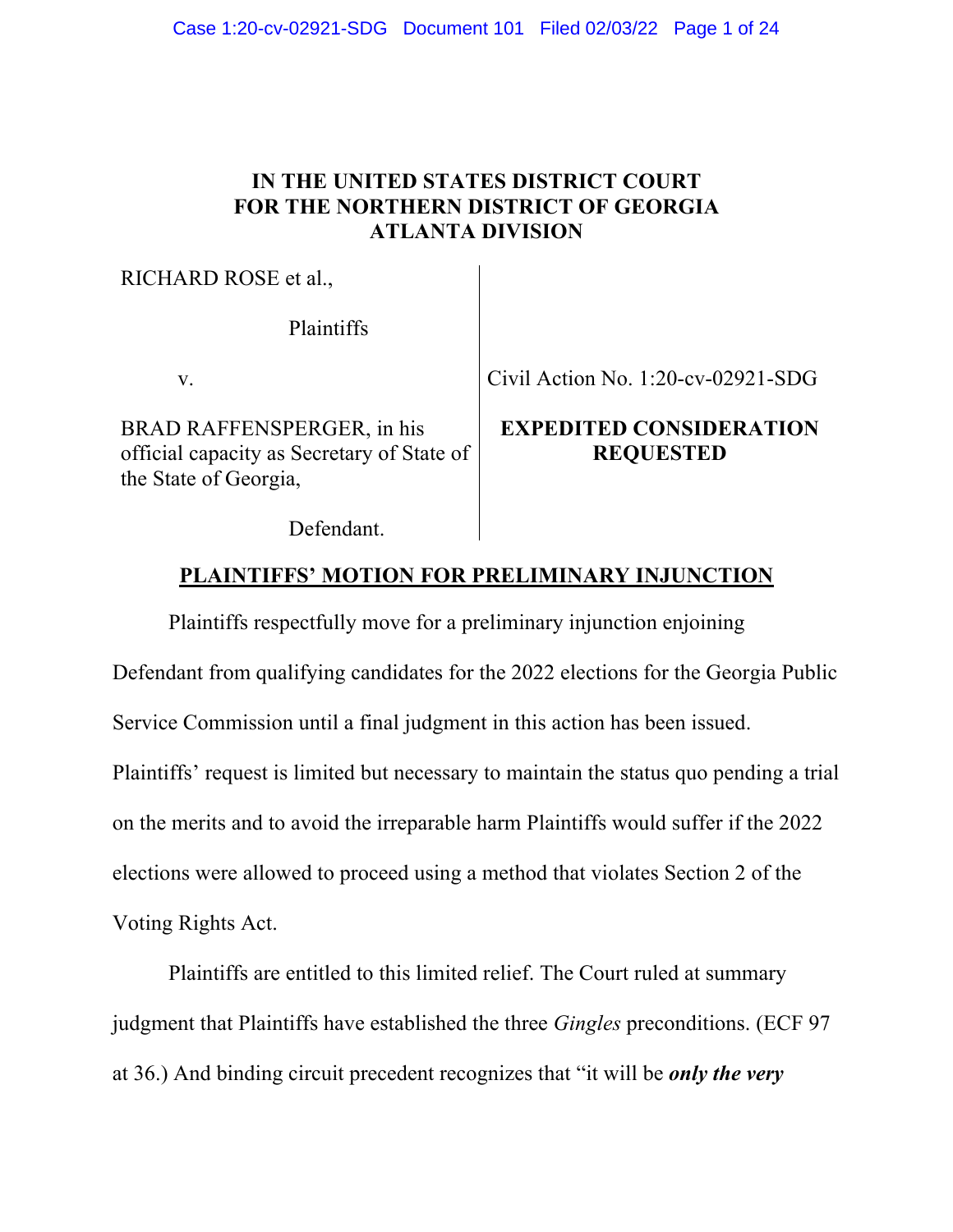*unusual case* in which a plaintiff can establish the existence of the three *Gingles* factors," as Plaintiffs have here, "but still have failed to establish a violation of § 2 under the totality of circumstances." *Wright v. Sumter Cnty. Bd. of Elections & Registration*, 979 F.3d 1282, 1304 (11th Cir. 2020) (emphasis added) (internal quotation marks omitted). This is not "the very unusual case" because most if not all the Senate Factors guiding the totality of circumstances analysis weigh in Plaintiffs' favor, and there is no legal bar to the relief Plaintiffs seek. Plaintiffs are therefore likely to succeed on the merits of their claim.

Plaintiffs will suffer irreparable injury far outweighing any damage to Defendant's interests if the Court does not grant the limited relief sought here. Defendant's position is that the Court cannot rule on the merits in time to affect the 2022 elections. Plaintiffs disagree, and the Court entered a trial schedule that Plaintiffs believe would allow the Court sufficient time. But Plaintiffs also recognize that the Court has a busy docket, and that the general election is scheduled for just a few months after trial, with many pre-election deadlines arriving even sooner.

To maintain the parties' positions, then, the Court should press pause on this year's PSC elections pending a trial on the merits. The best way to do that, in Plaintiffs' view, is to enjoin qualification, the deadline for which is March 11,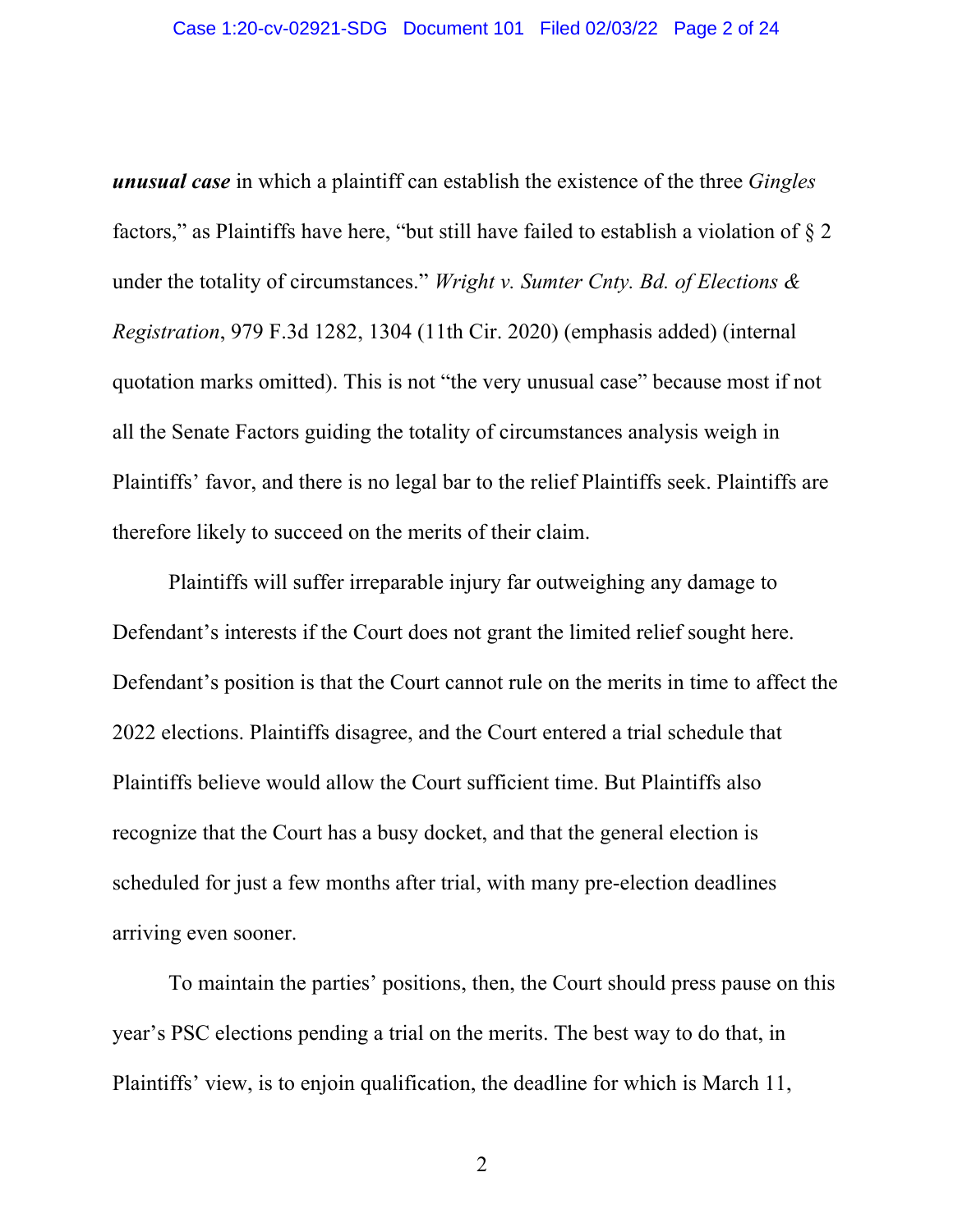2022. That limited injunction would serve the public interest and be far less disruptive than the alternative whereby election officials, candidates, and voters would be proceeding under a Sword of Damocles that could fall at any moment.

The far better course for both sides and the general public would be to pause the election now before any candidates have been qualified, before the primaries, and before campaigns begin in earnest. That way the Court can take the time it needs to rule on the merits, at which point the parties and the general public will have clarity as to how and when the next PSC election should proceed. If the timeline for resolving the merits extends beyond this year's November general election date for Districts 1 and 3, the governor would simply appoint individuals (likely the incumbents) to fill those vacancies until the Court lifts the injunction and the next election can take place, either under a district-based remedial plan if Plaintiffs prevail or under the existing at-large system if Defendant does. Whichever way the Court ultimately rules, an injunction now would avoid irreparable harm to Plaintiffs, minimize any harm to Defendant, and further the public's interest in the certainty of their elections.

#### **BACKGROUND**

This action challenges the method of electing members of Georgia's Public Service Commission (the "Commission" or "PSC"). The Commission consists of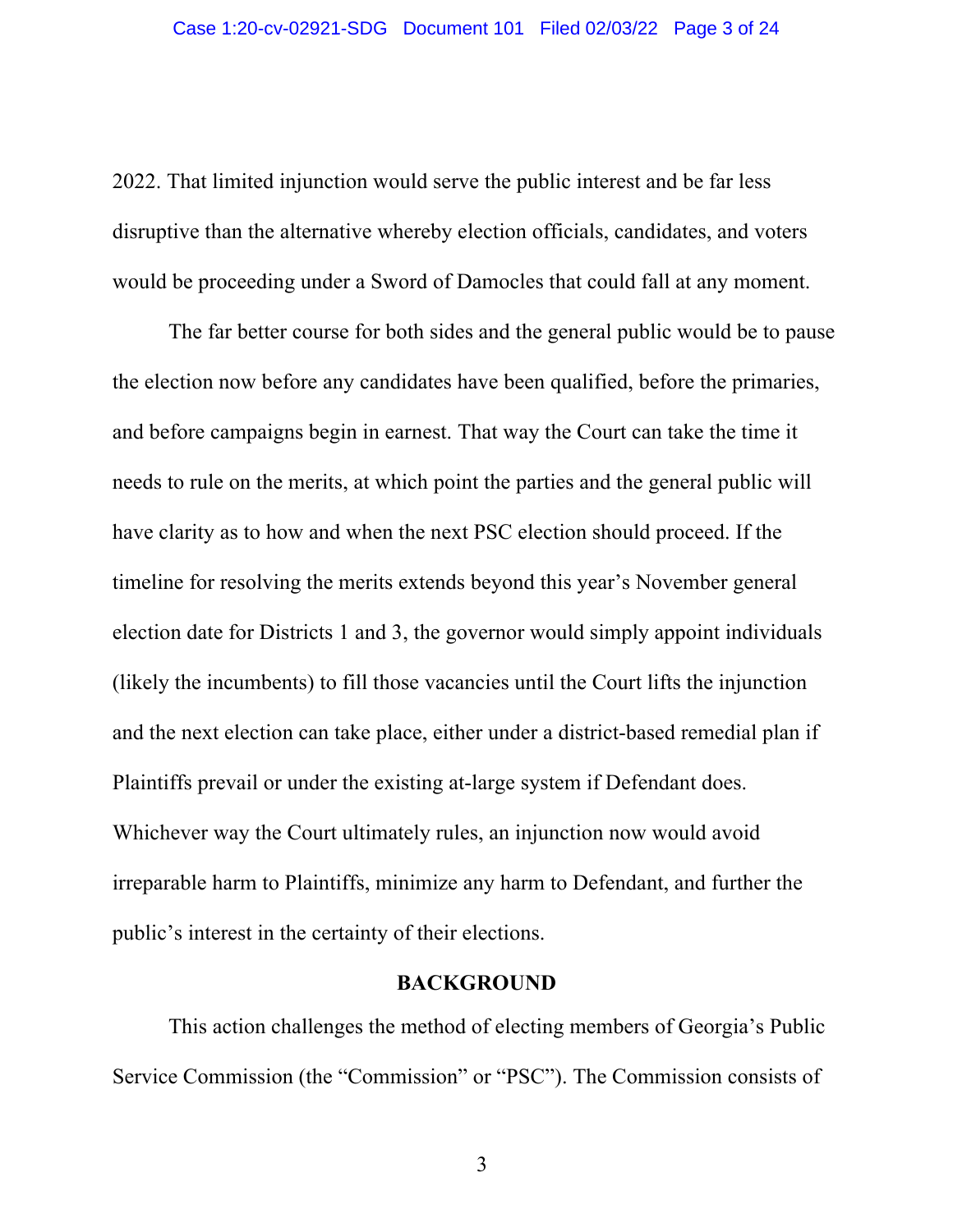five members elected at-large by all Georgia voters in partisan elections to serve staggered six-year terms. Ga. const. art. IV, § 1, ¶ I; O.C.G.A. § 46-2-1. Among many other duties, the Commission regulates the rates that electric, natural gas, and telephone companies can charge Georgia's consumers. O.C.G.A. § 46-2-1 *et seq*.

Plaintiffs are four Black residents of Fulton County. Each Plaintiff is a registered voter, and each has voted in recent elections for members of the Commission. Defendant Brad Raffensperger is the Georgia Secretary of State. He administers the elections for members of the Commission, and he is sued in his official capacity only.

Plaintiffs filed this action on July 14, 2020. They claim that the at-large method of electing members of the Commission dilutes Black voting strength in violation of Section 2 of the Voting Rights Act, 52 U.S.C. § 10301.

On May 27, 2021, Plaintiffs moved for partial summary judgment on certain of Defendant's affirmative defenses. After the close of discovery, on July 9, Plaintiffs filed a second motion for partial summary judgment on Defendant's remaining affirmative defenses and the three *Gingles* preconditions. The same day, Defendant filed his own motion for summary judgment. On July 28, the United States filed an amicus brief opposing Defendant's motion. The Court heard argument on the summary judgment motions on November 8, 2021.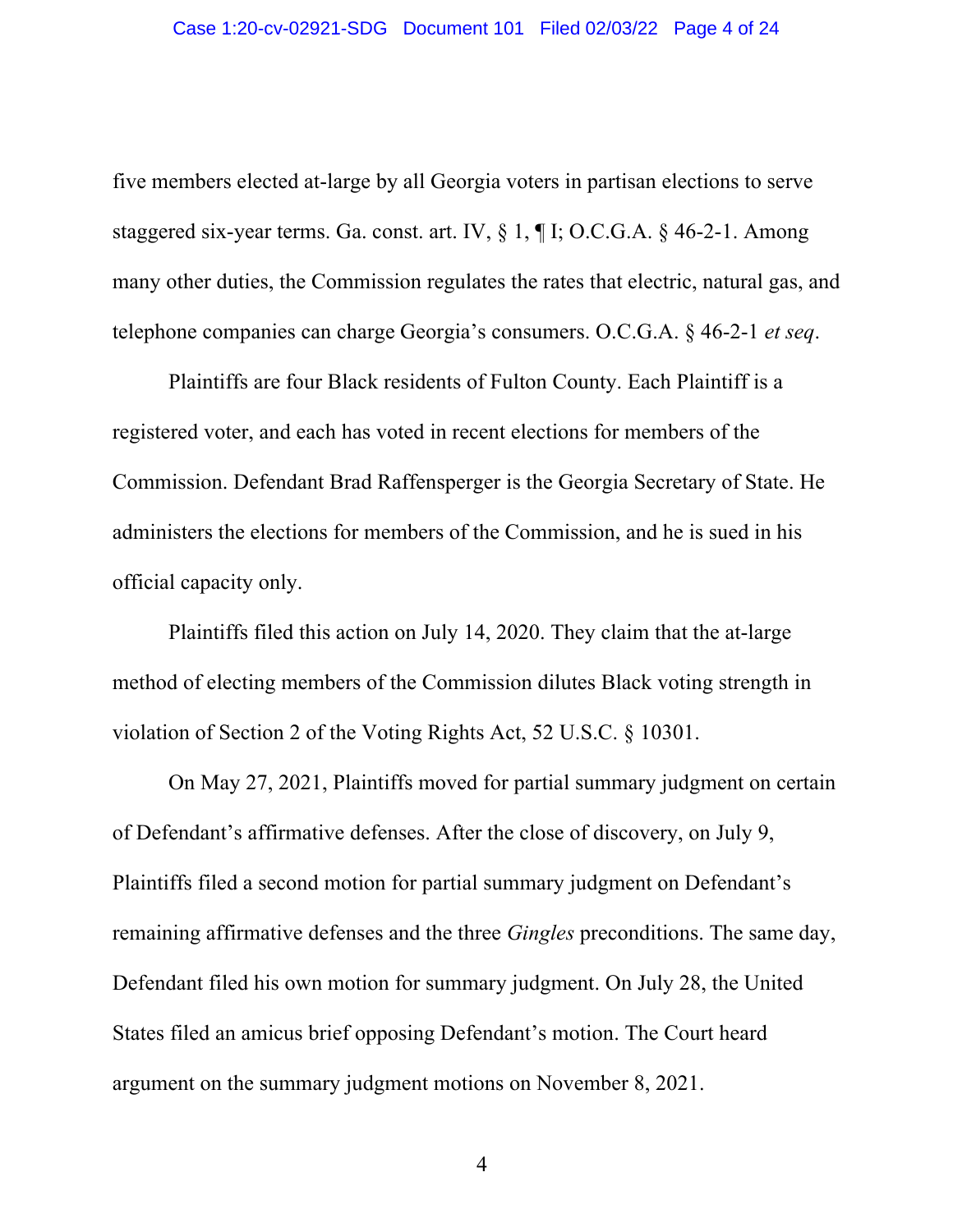On January 24, 2022, the Court issued its opinion and order deciding the Parties' cross-summary judgment motions (the "SJ Order"). In its SJ Order, the Court denied Defendants' motion for summary judgment in total and granted Plaintiffs' motions in part, holding that Plaintiffs had satisfied the three *Gingles*  preconditions of (1) geographic compactness, (2) political cohesiveness, and (3) racial bloc voting. (ECF 97 at 36.) The Court left the totality of circumstances analysis for trial, including the strength of any state interest in the current method of election, and whether there is a non-racial explanation for the racial-bloc voting present in elections for the Commission.

#### **ARGUMENT**

A preliminary injunction shall issue if the moving party shows (1) the movant is likely to succeed on the merits; (2) the movant is likely to suffer irreparable harm without injunctive relief; (3) the threatened injury to the movant outweighs whatever damage the proposed injunction may cause the opposing party; and (4) if issued, the injunction would be in the public interest. *See Winter v. Nat. Res. Def. Council, Inc.*, 555 U.S. 7, 20 (2008). Plaintiffs meet this burden.

### **I. Plaintiffs Are Likely to Succeed on the Merits**

To succeed in a Section 2 claim, Plaintiffs must first show the three *Gingles*  preconditions that: (1) the minority group is "sufficiently large and geographically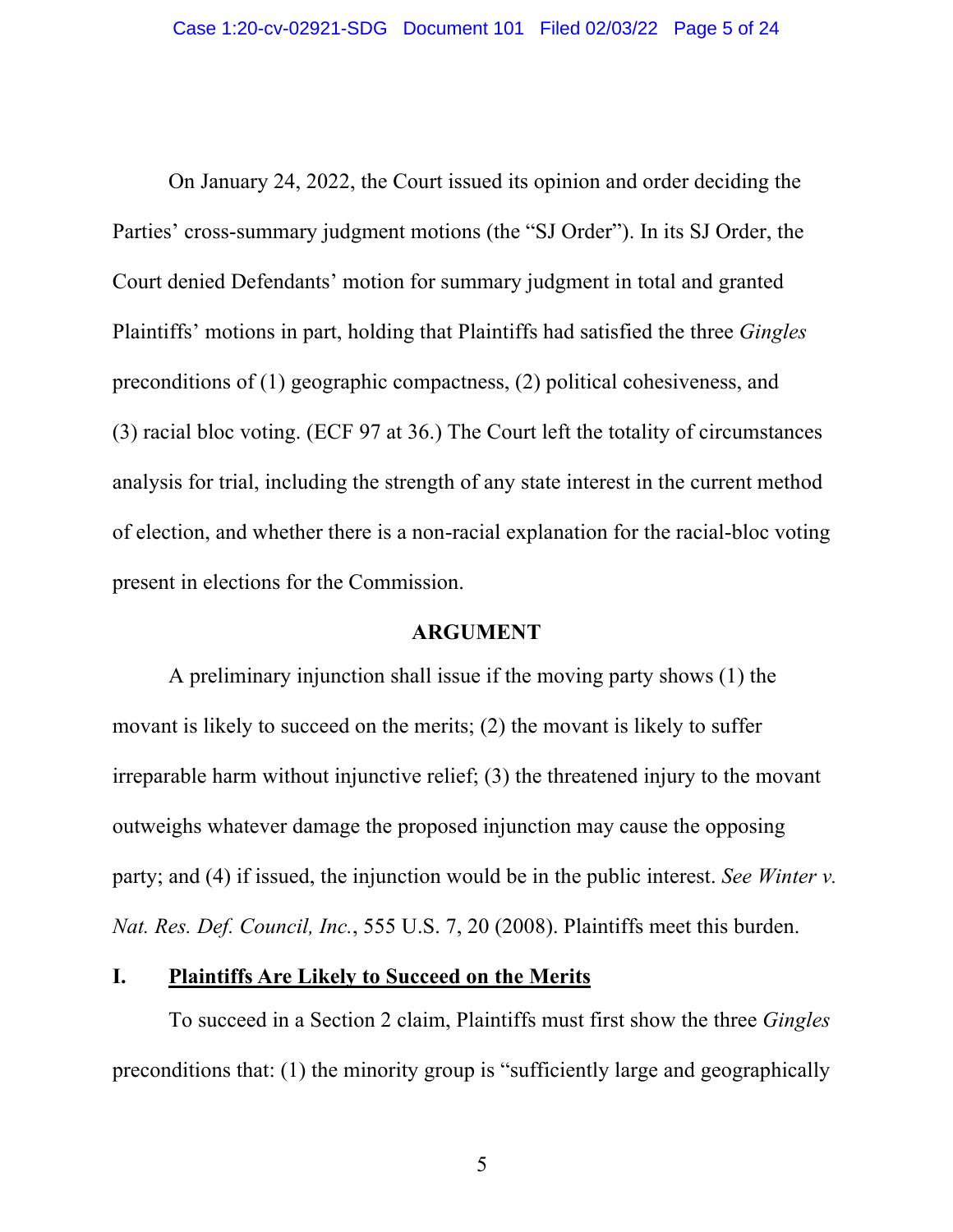compact to constitute a majority in a single-member district"; (2) the minority group is "politically cohesive"; and (3) "the white majority votes sufficiently as a bloc to enable it . . . usually to defeat the minority's preferred candidate." *Thornburg v. Gingles*, 478 U.S. 30, 50–51 (1986). Once Plaintiffs meet this threshold, the Court must then examine "the totality of circumstances"—including the nine factors identified in the Senate report that accompanied the 1982 amendments to the Voting Rights Act—to determine whether "the political processes leading to nomination or election in the State or political subdivision are not equally open to participation" by members of the minority group. 52 U.S.C. § 10301(b); *see also Gingles*, 478 U.S. at 43–44.

Because this Court has already held that Plaintiffs have satisfied the *Gingles* preconditions, the strong inference is that Plaintiffs will succeed on the merits at trial. As the Eleventh Circuit recently affirmed, "it will be only the very unusual case in which a plaintiff can establish the existence of the three *Gingles* factors but still have failed to establish a violation of § 2 under the totality of circumstances." *Wright*, 979 F.3d at 1304 (internal quotation marks omitted); *accord Ga. State Conf. of NAACP v. Fayette Cnty. Bd. of Comm'rs*, 775 F.3d 1336, 1342 (11th Cir. 2015). This is not the "very unusual case."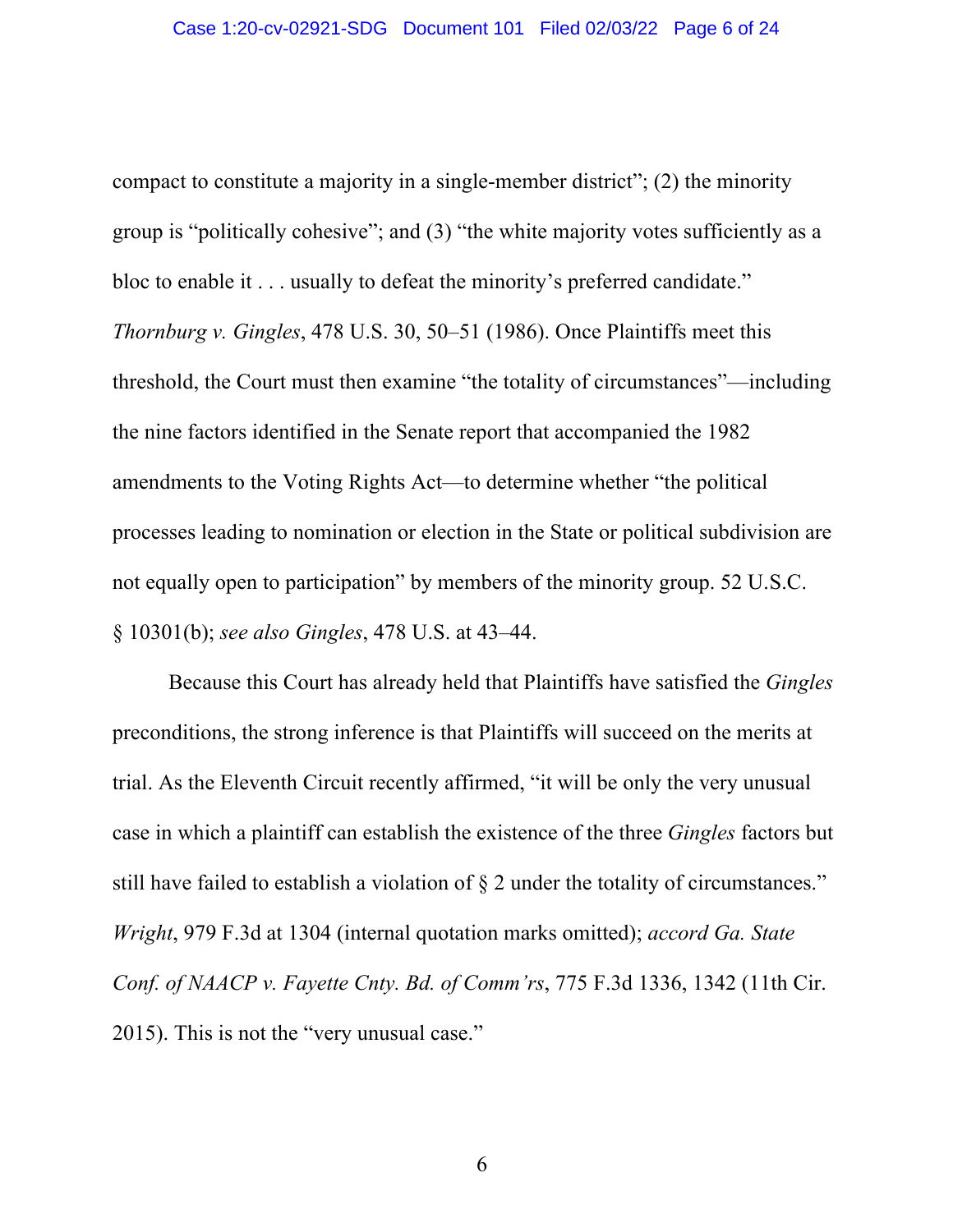To the contrary, the totality of circumstances analysis here shows that the statewide at-large method of electing commissioners to the Public Service Commission denies Black Georgians an equal opportunity to elect their preferred candidates. The totality of circumstances analysis includes the following nine nonexclusive "Senate Factors":

- 1. "the extent of any history of official discrimination in the state or political subdivision that touched the right of the members of the minority group to register, to vote, or otherwise to participate in the democratic process"
- 2. "the extent to which voting in the elections of the state or political subdivision is racially polarized"
- 3. "the extent to which the state or political subdivision has used unusually large election districts, majority vote requirements, antisingle shot provisions, or other voting practices or procedures that may enhance the opportunity for discrimination against the minority group"
- 4. "if there is a candidate slating process, whether the members of the minority group have been denied access to that process"
- 5. "the extent to which members of the minority group in the state or political subdivision bear the effects of discrimination in such areas as education, employment and health, which hinder their ability to participate effectively in the political process"
- 6. "whether political campaigns have been characterized by overt or subtle racial appeals"
- 7. "the extent to which members of the minority group have been elected to public office in the jurisdiction"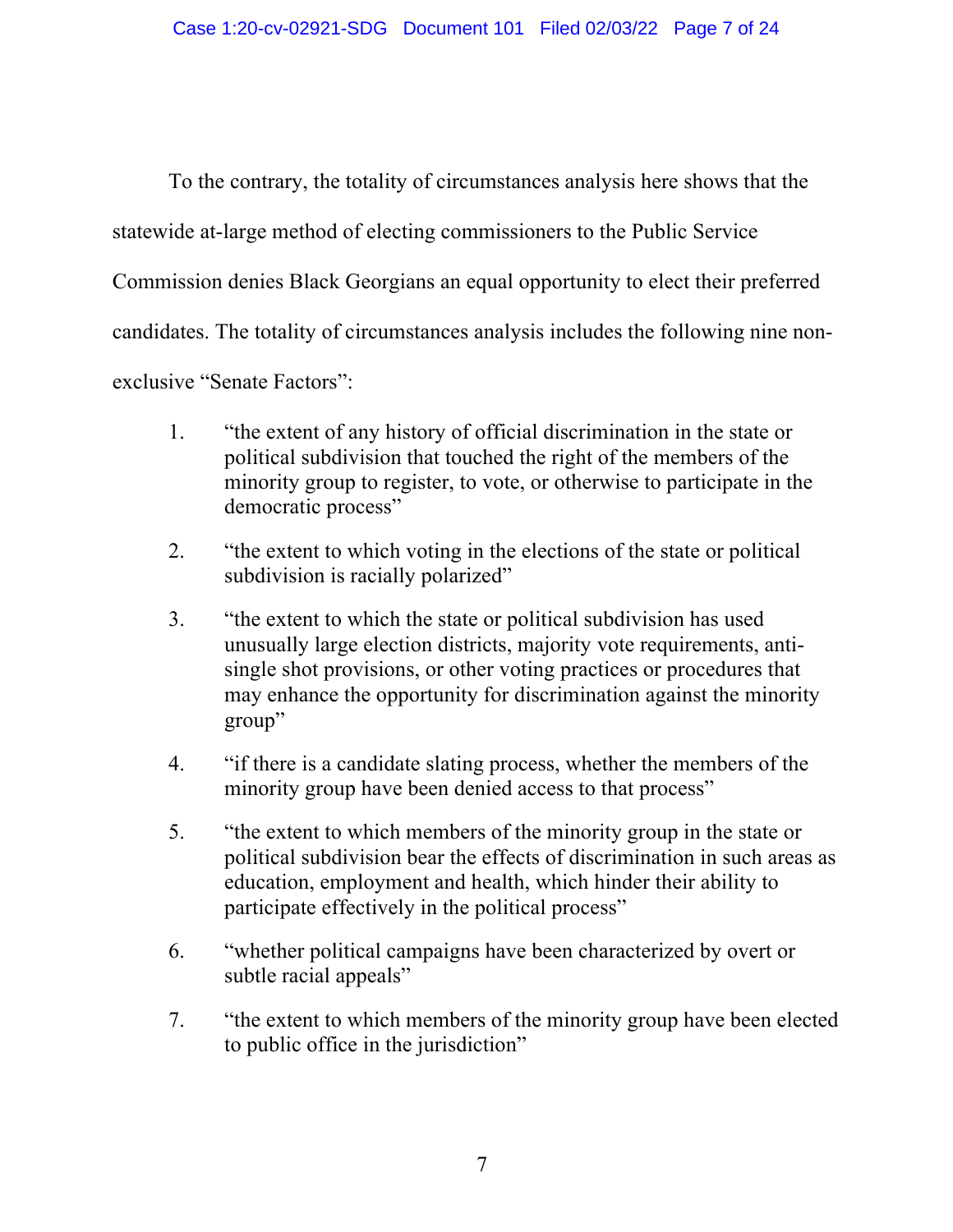- 8. "whether there is a significant lack of responsiveness on the part of elected officials to the particularized needs of the members of the minority group"
- 9. "whether the policy underlying the state or political subdivision's use of such voting qualification, prerequisite to voting, or standard, practice or procedure is tenuous"

*Gingles*, 478 U.S. at 36–37 (quoting S. Rep. No. 97-417 at 28–29). There is no minimum number of factors that must be proven nor is there any requirement "that a majority of them point one way or the other." *Id.* at 45 (internal quotation marks omitted).

"Another relevant consideration is whether the number of districts in which the minority group forms an effective majority is roughly proportional to its share of the population in the relevant area." *League of United Latin Am. Citizens v. Perry*, 548 U.S. 399, 426 (2006) ("LULAC"); *accord Johnson v. De Grandy*, 512 U.S. 997**,** 1000 (1994). When a plaintiff alleges vote dilution "based on a statewide plan," the proportionality analysis ordinarily is statewide. *LULAC*, 548 U.S. at 437–38.

Here, most if not all of the Senate Factors, and the proportionality factor, weigh in favor of Plaintiffs.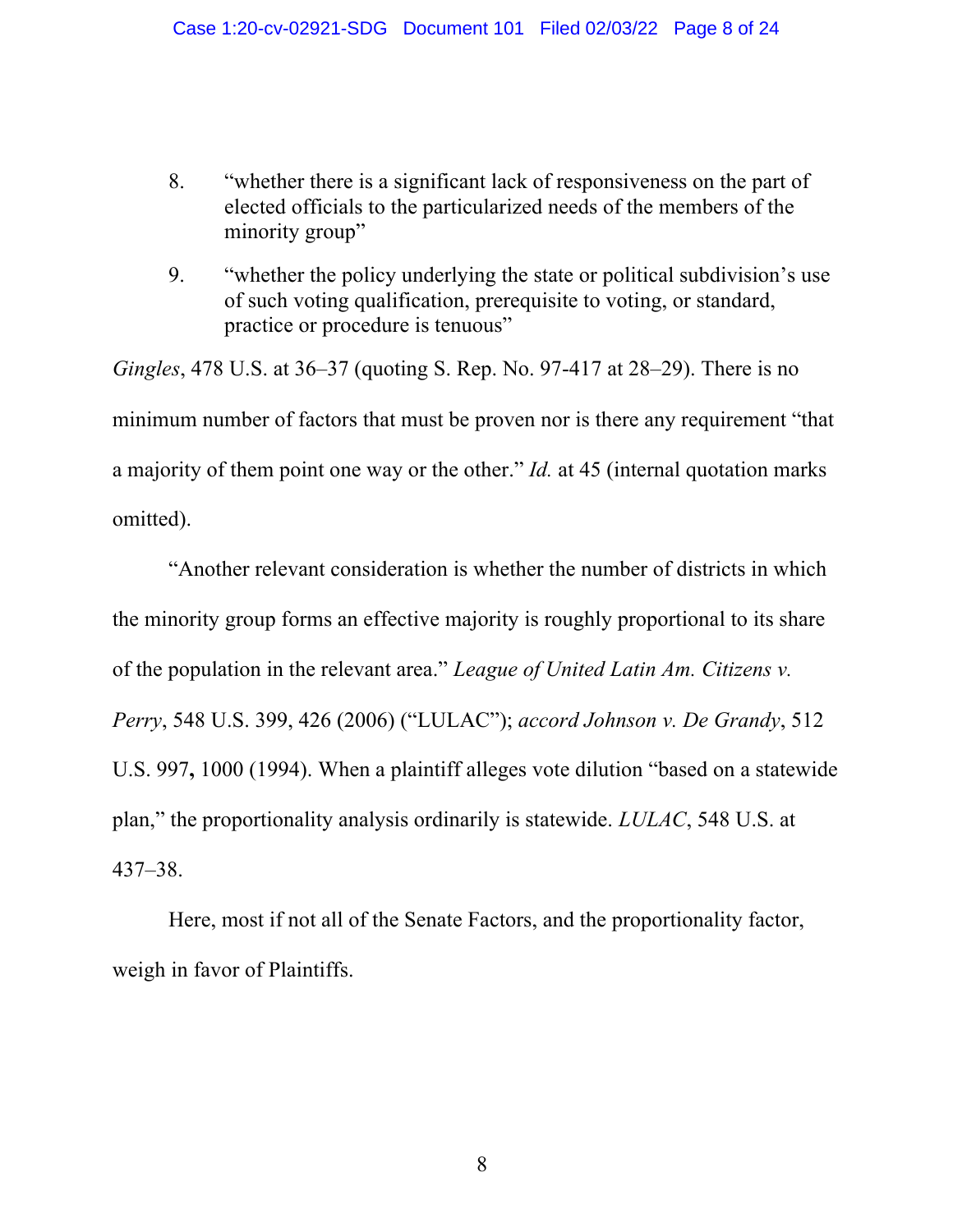#### **A. Senate Factor One – History of Discrimination**

Georgia's long history of racial discrimination in voting is not in dispute (Def.'s Answer ¶ 24 (ECF 37)) and is so well documented that federal courts routinely take judicial notice of it. *See, e.g.*, *Wright v. Sumter Cnty. Bd. of Elections & Registration*, 301 F. Supp. 3d 1297, 1310 (M.D. Ga. 2018) ("Georgia's history of [racial] discrimination has been rehashed so many times that the Court can all but take judicial notice thereof." (cleaned up)); *Brooks v. State Bd. of Elections*, 848 F. Supp. 1548, 1560 (S.D. Ga. 1994) ("Georgia has a history chocked full of racial discrimination at all levels. This discrimination was ratified into state constitutions, enacted into state statutes, and promulgated in state policy. Racism and race discrimination were apparent and conspicuous realities, the norm rather than the exception."); *Johnson v. Miller*, 864 F. Supp. 1354, 1379 (S.D. Ga. 1994) (per curiam) ("we have given formal judicial notice of the State's past discrimination in voting, and have acknowledged it in the recent cases"); *Abrams v. Johnson*, 521 U.S. 74, 107 (1997) (noting "Georgia's long, well-documented history of past discrimination in voting") (Breyer, Stevens, Souter, and Ginsburg, J.J., dissenting). This factor weighs heavily in Plaintiffs' favor.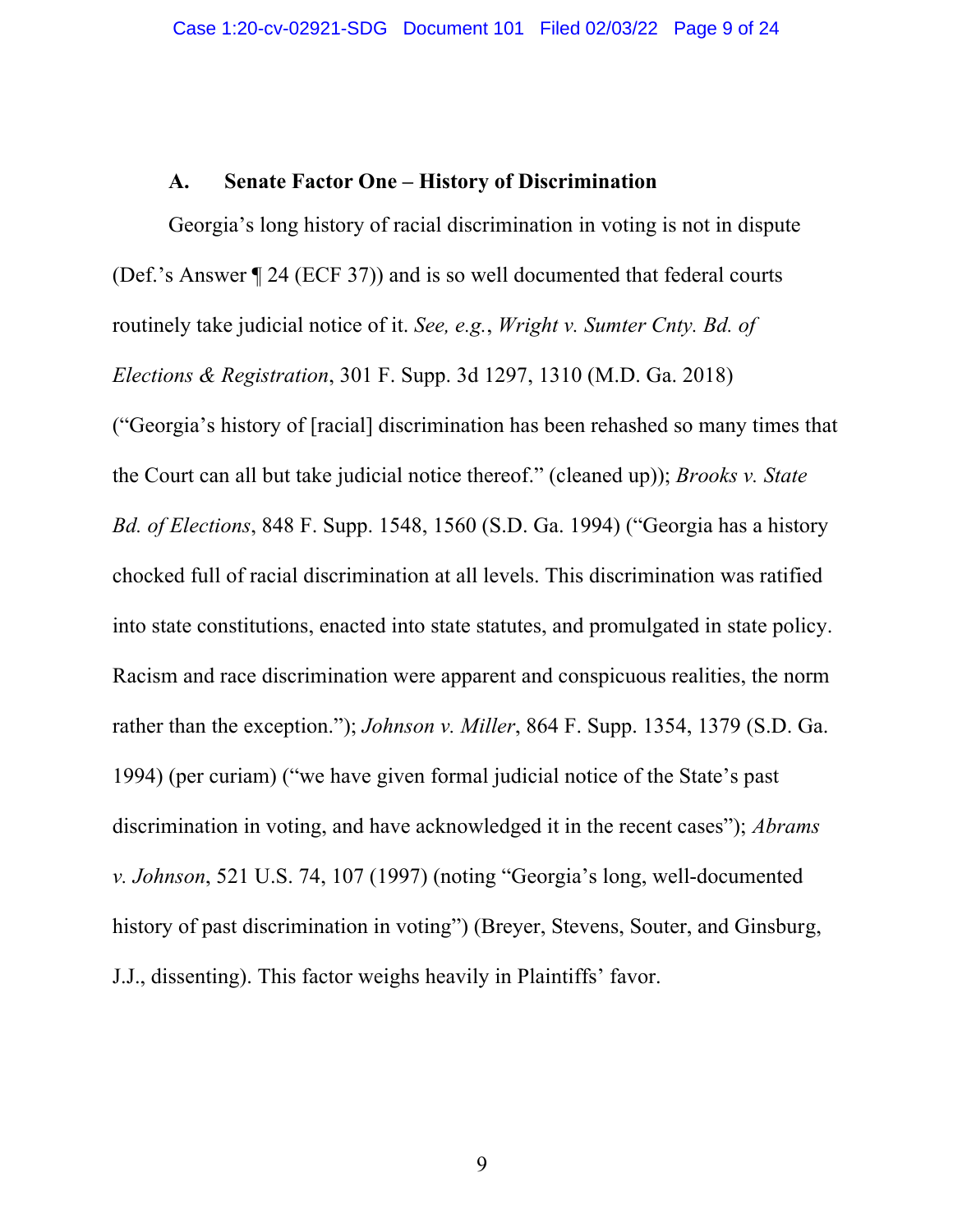### **B. Senate Factor Two – Racial Polarization**

The second Senate Factor captures the reality that an environment characterized by racially polarized voting allows politicians to manipulate elections to "minimize or cancel out minority voters' ability to elect their preferred candidates." *United States v. McGregor*, 824 F. Supp. 2d 1339, 1346 (M.D. Ala. 2011) (cleaned up). Indeed, "[t]he surest indication of race-conscious politics is a pattern of racially polarized voting." *United States v. Marengo Cnty. Comm'n*, 731 F.2d 1546, 1567 (11th Cir. 1984). Plaintiffs have provided ample evidence showing that this is exactly what occurs in elections for the Public Service Commission.

As explained by Plaintiffs' expert, Dr. Stephen Popick, Black voters have been highly cohesive in general and runoff elections for members of the Public Service Commission between 2012 and the present, often supporting their preferred candidates with more than 90 percent of their votes. Yet and still, white voters have voted sufficiently as a bloc to defeat the Black-preferred candidates in every single one of those elections. Dr. Popick, who has analyzed thousands of elections, concluded that "this pattern of racial polarization is among the clearest I have seen in my professional career." (Popick Expert Report (ECF 79-4) at 20.)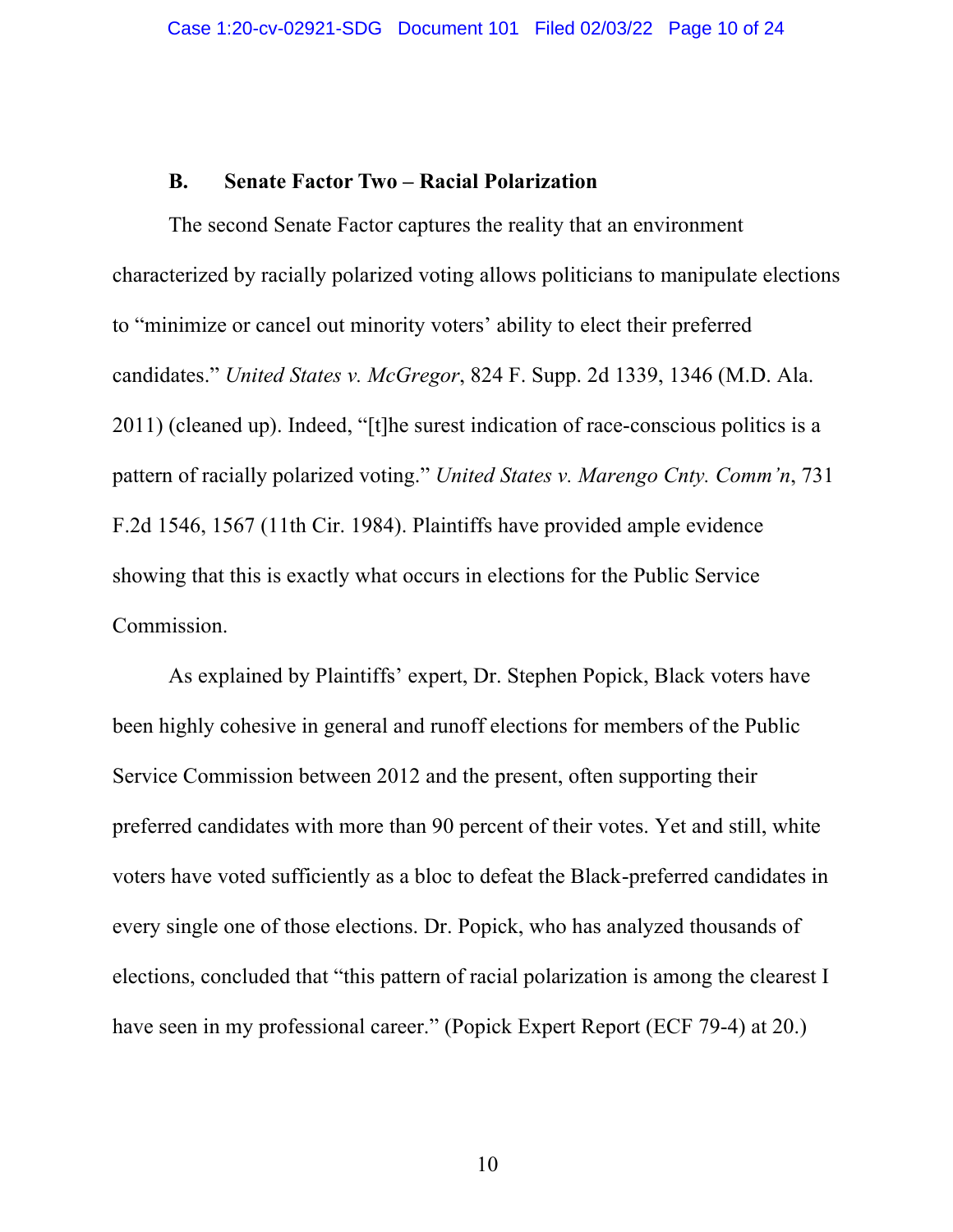|                          | Black-<br>Preferred | Race of   |               | <b>Black</b>   | White   |
|--------------------------|---------------------|-----------|---------------|----------------|---------|
| Election                 | Candidate           | Candidate | Outcome       | <b>Support</b> | Support |
| 2021 - District 4 Runoff | Blackman            | Black     | LOST          | 96.08%         | 17.62%  |
| 2020 - District 4        | Blackman            | Black     | <b>RUNOFF</b> | 94.33%         | 14.83%  |
| 2020 - District 1        | Bryant              | Black     | LOST          | 94.46%         | 14.47%  |
| 2018 - District 5        | Randolph            | White     | LOST          | 96.03%         | 14.40%  |
| 2018 - District 3 Runoff | Miller              | White     | LOST          | 97.84%         | 20.13%  |
| 2018 - District 3        | Miller              | White     | <b>RUNOFF</b> | 96.55%         | 14.83%  |
| 2016 - District 2        | Hoskins             | White     | LOST          | 79.18%         | 14.64%  |
| 2014 - District 4        | Blackman            | Black     | LOST          | 81.29%         | 24.28%  |
| 2014 - District 1        | Monds               | Black     | LOST          | 82.44%         | 12.49%  |
| 2012 - District 5        | Staples             | White     | LOST          | 80.57%         | 15.36%  |
| 2012 - District 3        | Oppenheimer         | White     | LOST          | 89.43%         | 21.47%  |

#### Table 1: Summary of Election Analyses (Black-Preferred Candidate)

Table 2: Summary of Election Analyses (White-Preferred Candidate)

|                          | White-<br>Preferred | Race of   |               | <b>Black</b>   | White          |
|--------------------------|---------------------|-----------|---------------|----------------|----------------|
| Election                 | Candidate           | Candidate | Outcome       | <b>Support</b> | <b>Support</b> |
| 2021 - District 4 Runoff | McDonald            | White     | <b>WON</b>    | 3.25%          | 80.64%         |
| 2020 - District 4        | McDonald            | White     | <b>RUNOFF</b> | 3.57%          | 77.47%         |
| 2020 - District 1        | Shaw                | White     | <b>WON</b>    | 5.19%          | 78.19%         |
| 2018 - District 5        | Pridemore           | White     | <b>WON</b>    | 2.82%          | 79.69%         |
| 2018 - District 3 Runoff | Eaton               | White     | <b>WON</b>    | 1.87%          | 78.97%         |
| 2018 - District 3        | Eaton               | White     | <b>RUNOFF</b> | 3.67%          | 78.01%         |
| 2016 - District 2        | Echols              | White     | <b>WON</b>    | 20.82%         | 85.36%         |
| 2014 - District 4        | McDonald            | White     | <b>WON</b>    | 18.71%         | 75.72%         |
| 2014 - District 1        | Everett             | White     | WON           | 17.56%         | 87.51%         |
| 2012 - District 5        | Wise                | White     | <b>WON</b>    | 19.43%         | 84.64%         |
| 2012 - District 3        | Eaton               | White     | <b>WON</b>    | 10.57%         | 78.53%         |

(*Id.* at 11-12.) Defendant does not dispute Dr. Popick's statistical analysis and concedes, as he must, that voting in these elections is "polarized along racial lines." (Def's Resp. to Pls' SUMF (ECF 85-1) at 4.)

The fact that voting in Georgia is racially polarized has also been repeatedly acknowledged by the courts. *See, e.g.*, *Fayette Cnty.*, 775 F.3d at 1340 (noting that Fayette County "[v]oters' candidate preferences in general elections were racially polarized"); *Ga. State Conf. of NAACP v. Georgia*, 312 F. Supp. 3d 1357, 1360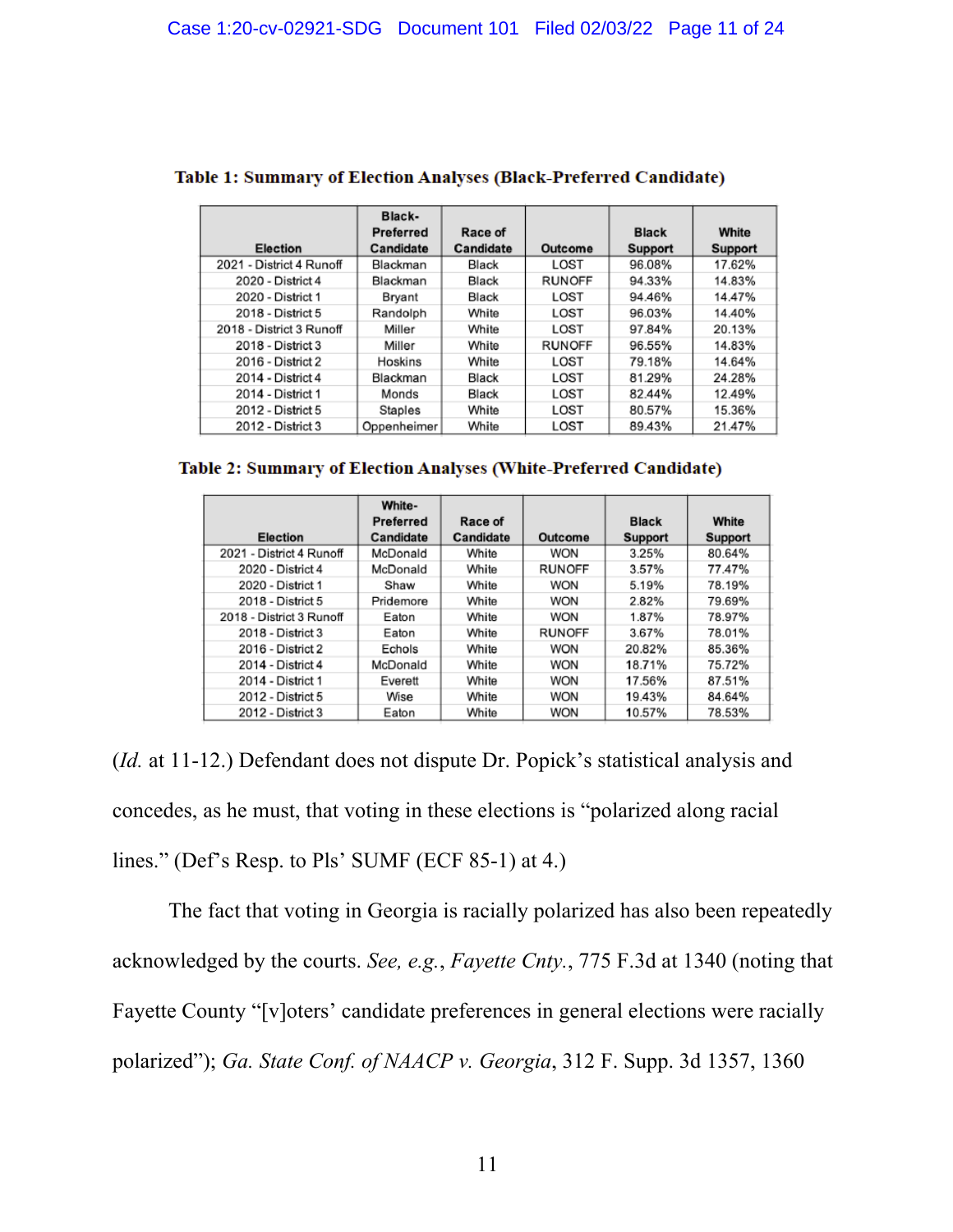(N.D. Ga. 2018) (three-judge panel) (concluding that "voting in Georgia is highly racially polarized"); *Wright*, 301 F. Supp. 3d at 1319 (finding "Sumter County's voters to be highly polarized"). This factor, which is one of the most important considerations in the totality of circumstances, *see Gingles*, 478 U.S. at 48-49 n.15, weighs heavily in Plaintiffs' favor.

### **C. Senate Factor Three – Voting Practices**

Plaintiffs have provided evidence that elections for members of the Public Service Commission feature at least three practices that enhance the opportunity for discrimination against Black voters. These methods include staggered terms, a majority-vote requirement, and unusually large voting districts. (Fraga Expert Report (ECF 84-2) at 5; Eaton Dep. (ECF 72) 73:11-14.) Notably, potential Black voters make up less than a majority of Georgia's population, but more than one fifth (20%) of the state's potential voting electorate. Black voters also make up a majority in residency District 3 but have consistently been unable to elect the candidate of their choice in that district because of the current at-large voting method. Indeed, as former District 3 Commissioner Chuck Eaton admitted at his deposition, "I would not have won reelection [in 2012] if it was just District 3 voters." (Eaton Dep. (ECF 72) 70:14-20.) As a result, if the Public Service Commission elections were shifted to a more commonly used single-member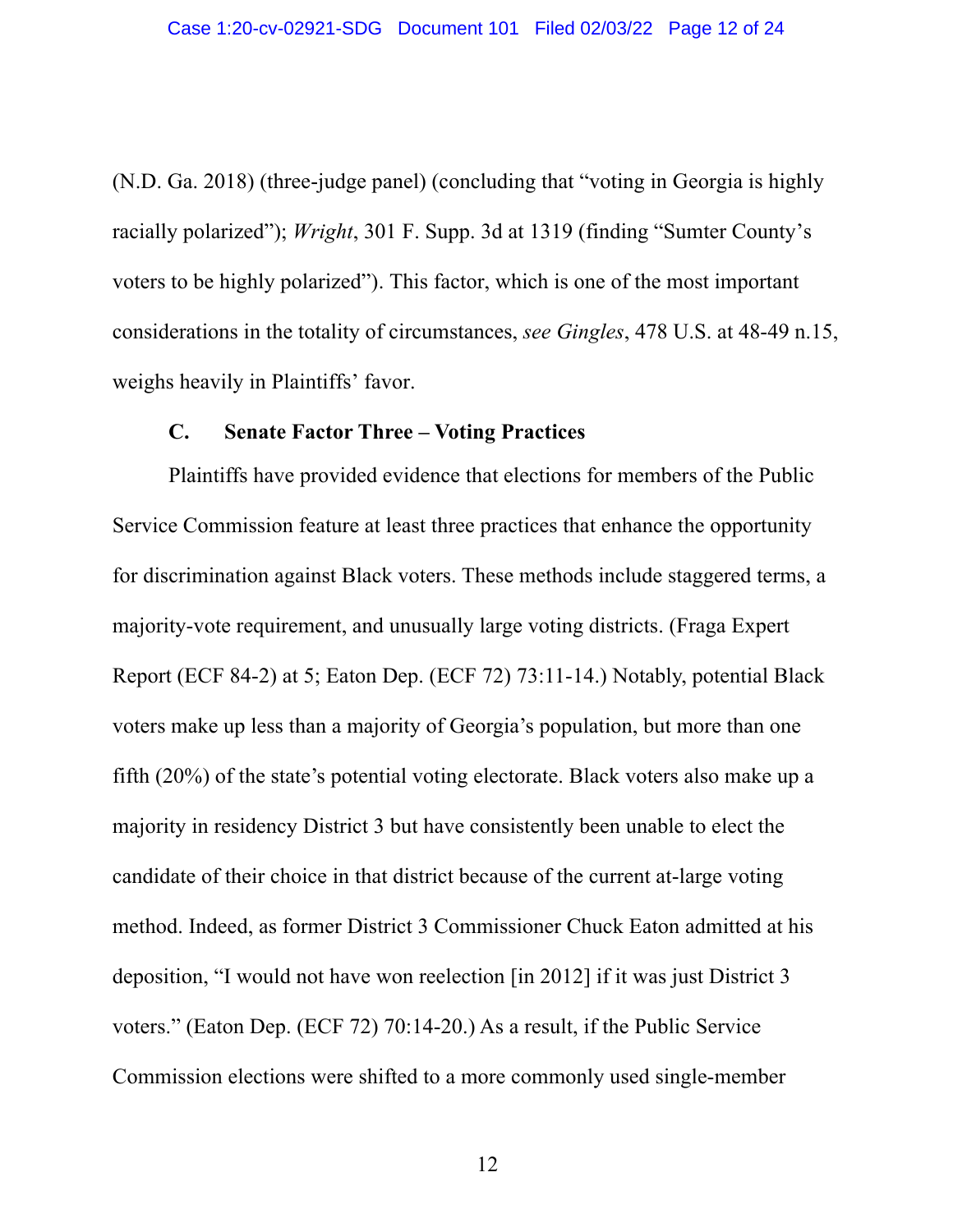district system using the current sufficiently compact residency districts, at least one district would have a Black citizen voting-age majority today, and the power to elect its candidate of choice. (Fraga Expert Report (ECF 84-2) at 5.)

Defendant objected to the consideration of this evidence at summary judgment but has not disputed it. (Def's Resp. Pls.' SAF ¶ 10 (ECF 88-1).) This factor weighs heavily in Plaintiffs' favor.

#### **D. Senate Factor Four – Denial of Access to Slating Process**

Under Senate Factor Four, the Court considers the extent to which the minority group is denied access to the formal or informal slating process. As detailed in the report of Plaintiffs' expert, Dr. Bernard Fraga, Black Georgians are excluded from the informal slating process and benefits of incumbency provided by being appointed to the Public Service Commission.

The Georgia Governor appoints commissioners in the event of a vacancy. That appointee can then seek election as an incumbent in the next even-numbered election year. As detailed by Dr. Fraga, incumbents typically enjoy "personal returns to incumbency" that help them in elections, including "increased name recognition, media exposure, campaign resources, previous constituency service, experience from having held office, institutional privileges, improved ability to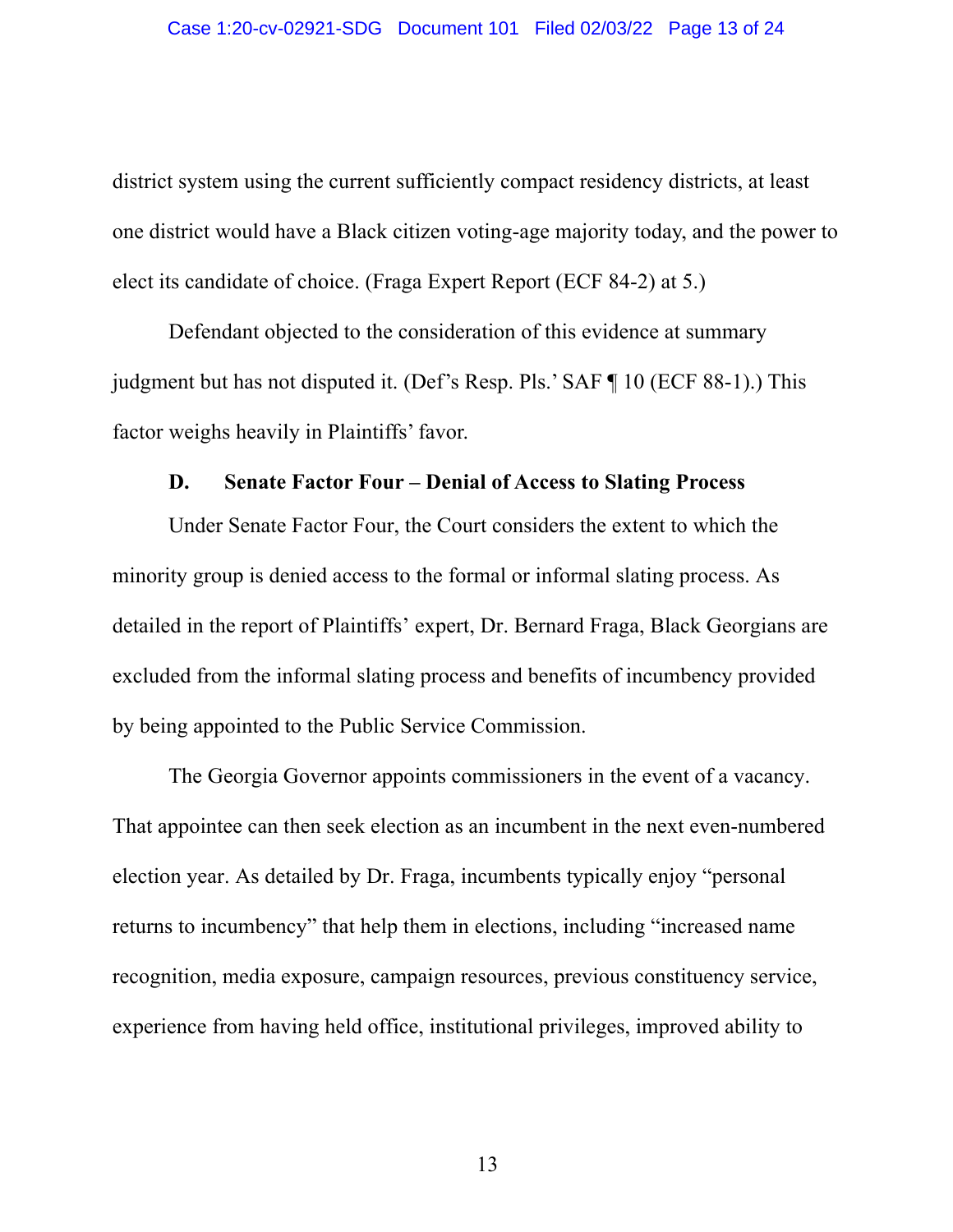fend off high-quality challengers, and many other factors." (Fraga Report (ECF 84- 2) at 14-15 (internal quotation marks omitted).)

Candidates already serving on the Commission enjoy a fundraising advantage specific to their role as regulators, further diminishing the lesser influence Black donors already have in PSC elections and increasing the importance of gubernatorial appointments for PSC election prospects.

At the time of filing this action, only one African American, David Burgess, had ever been appointed to the Commission in its 142-year history. But during the summary judgment phase of this case, in July 2021, the Governor appointed the second ever African American to the Commission, Fitz Johnson, to fill the vacancy left by former District 3 commissioner, Chuck Eaton. Yet and still, this only raises the total to two African American appointees in 142 years—showing that African Americans are far less likely than whites to be appointed to the Commission. And under *Gingles*, it is appropriate for courts to discount the weight of minority candidates elected or appointed during the pendency of Section 2 litigation. *See*  478 U.S. at 75-76 (1986). Further, even with the benefit of incumbency, Burgess lost reelection in 2006 in a runoff election to a white candidate, the only time an appointee to the Commission has lost reelection in the last 26 years. (Fraga Expert Report (ECF 84-2) at 13-15.)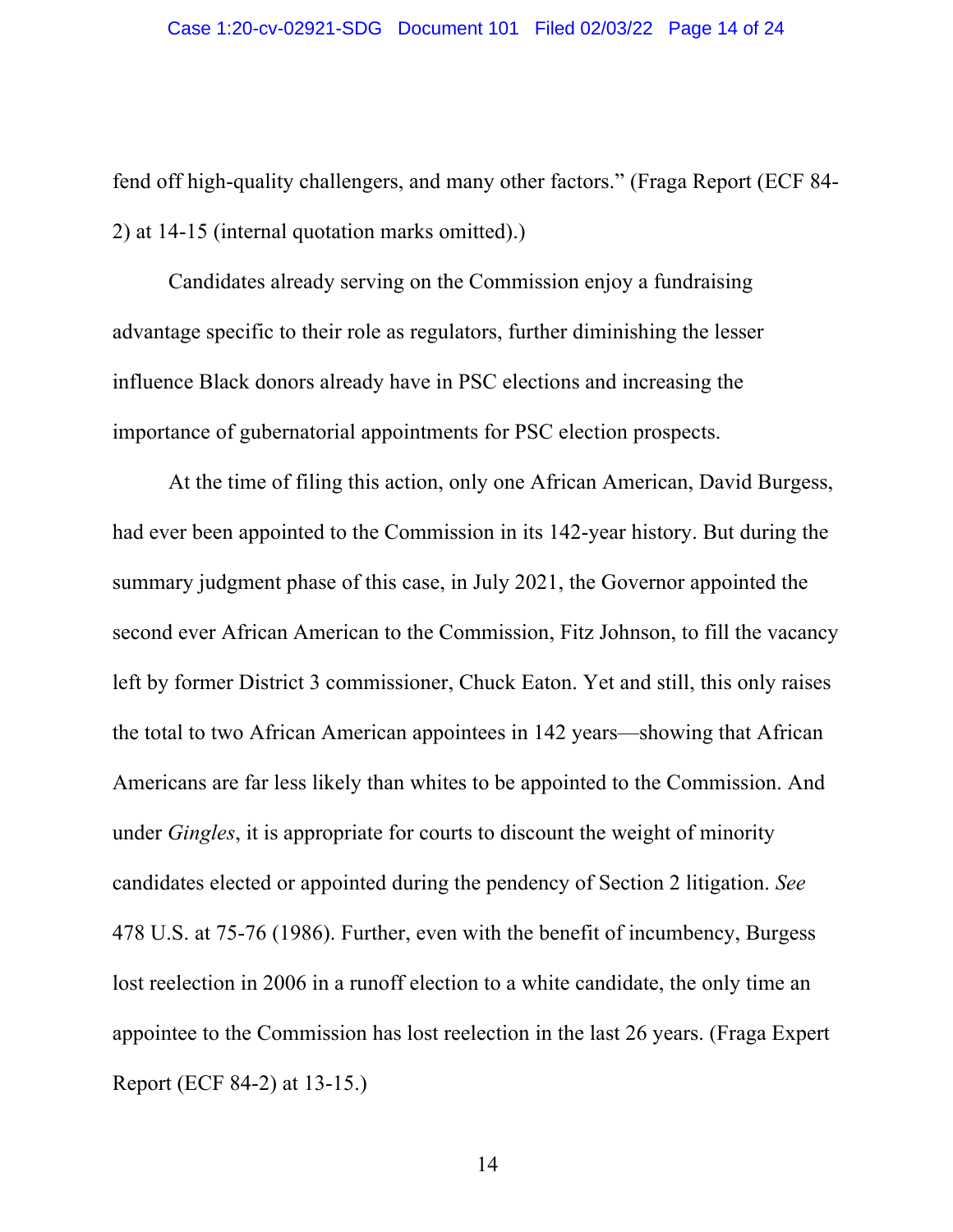Defendant objected to the consideration of this evidence at summary judgment but has not disputed it. (Def's Resp. Pls.' SAF ¶ 11 (ECF 88-1).)

### **E. Senate Factor Five – Effects of Discrimination**

Black citizens in Georgia bear the effects of discrimination in such areas as housing, employment, and health, which hinder their ability to participate effectively in the political process. (Fraga Expert Report (ECF 84-2) at 5-11; Pls.' Mot. Jud. Not. of Census Data (ECF 57) at ¶¶ 3-10.) Defendant objected to the consideration of this evidence at summary judgment but has not disputed it. (Def's Resp. Pls.' SAF ¶ 12 (ECF 88-1).)

### **F. Senate Factor Six – Racial Appeals**

In support of their claim, Plaintiffs have also submitted evidence showing that there have been racial appeals in recent elections in Georgia, including the 2020 elections for U.S. Senator. (ECF 84-3.) Defendant objected to the consideration of this evidence at summary judgment but has not disputed it Defendant has not disputed this evidence. (Def's Resp. Pls.' SAF ¶ 13 (ECF 88-1).)

# **G. Senate Factor Seven – Election of Minority Group Members**

Senate Factor Seven—the extent to which members of the minority group have been elected to public office in the jurisdiction—also supports Plaintiffs'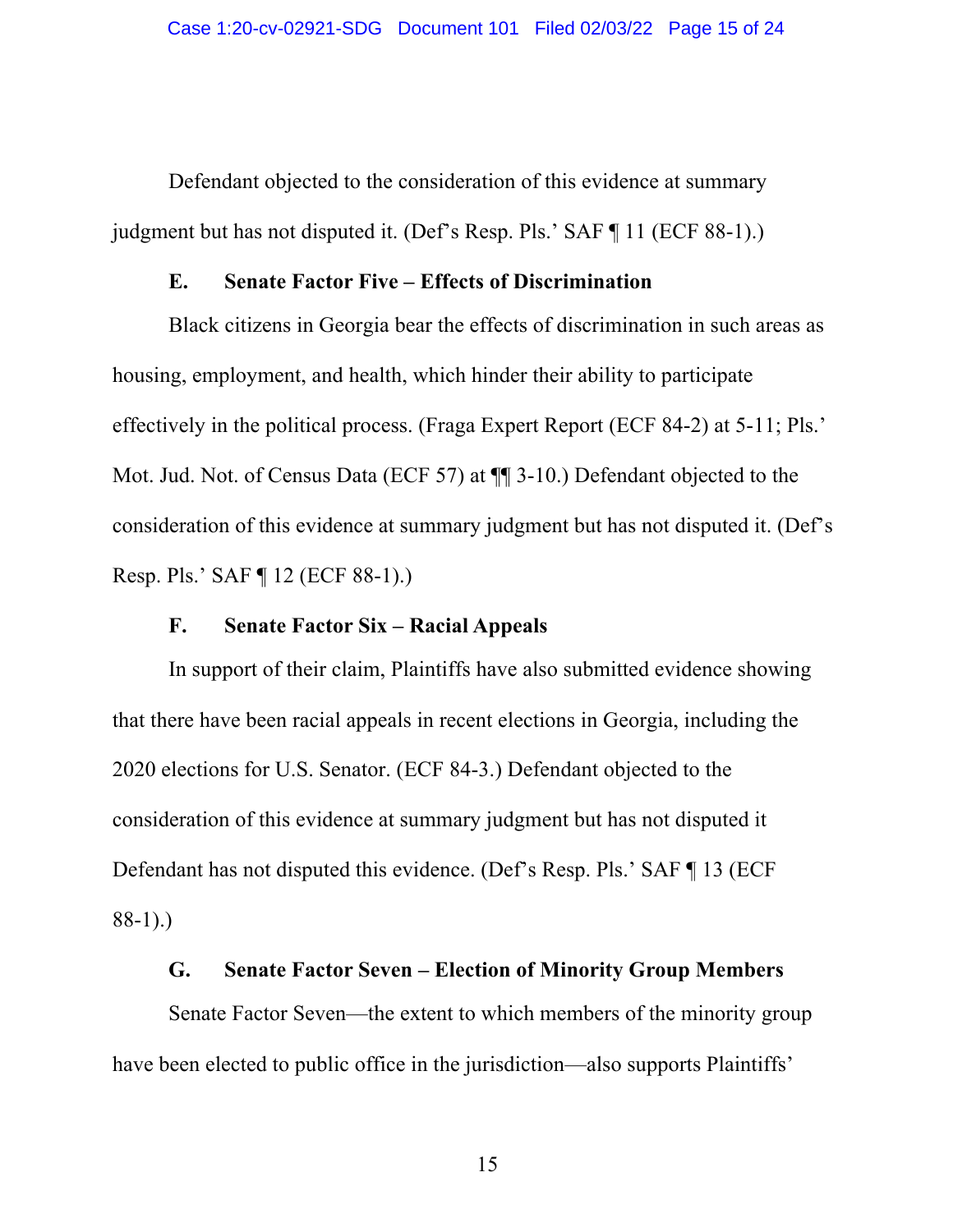case. In the 140+ years of the Public Service Commission's existence, only two Black people have ever served as a commissioner; both joined the Commission as gubernatorial appointments. And one of those appointments did not come until after the close of discovery in this case. Further, even as an incumbent, the first African American commissioner, David Burgess, only won one subsequent election. Such area- and office-specific evidence is especially powerful evidence in favor of Plaintiffs. *See Wright*, 979 F.3d at 1305-06.

Looking at all statewide offices further drives home this point. As of 2021, only 4 Black candidates, including David Burgess, have ever been elected to statewide office in general elections in Georgia. (Fraga Expert Report (ECF 84-2) at 11.) And in the 164 general elections for statewide office in Georgia conducted from 1972-2020, Black candidates have only won 8 (4.9%) of those. (*Id.* at 11-12.) This number is smaller than the share of the population that is Black in Georgia today, or in any period in the state's history. (*Id.* at 12.)

## **H. Senate Factor Eight – Lack of Responsiveness**

In support of Senate Factor Eight, Plaintiffs have provided evidence in the form of voters' testimony demonstrating that the Public Service Commission has shown a significant lack of responsiveness in addressing the concerns of African American voters in Georgia. (McCorkle Dep. 34:23-40:14, & McCorkle Dep.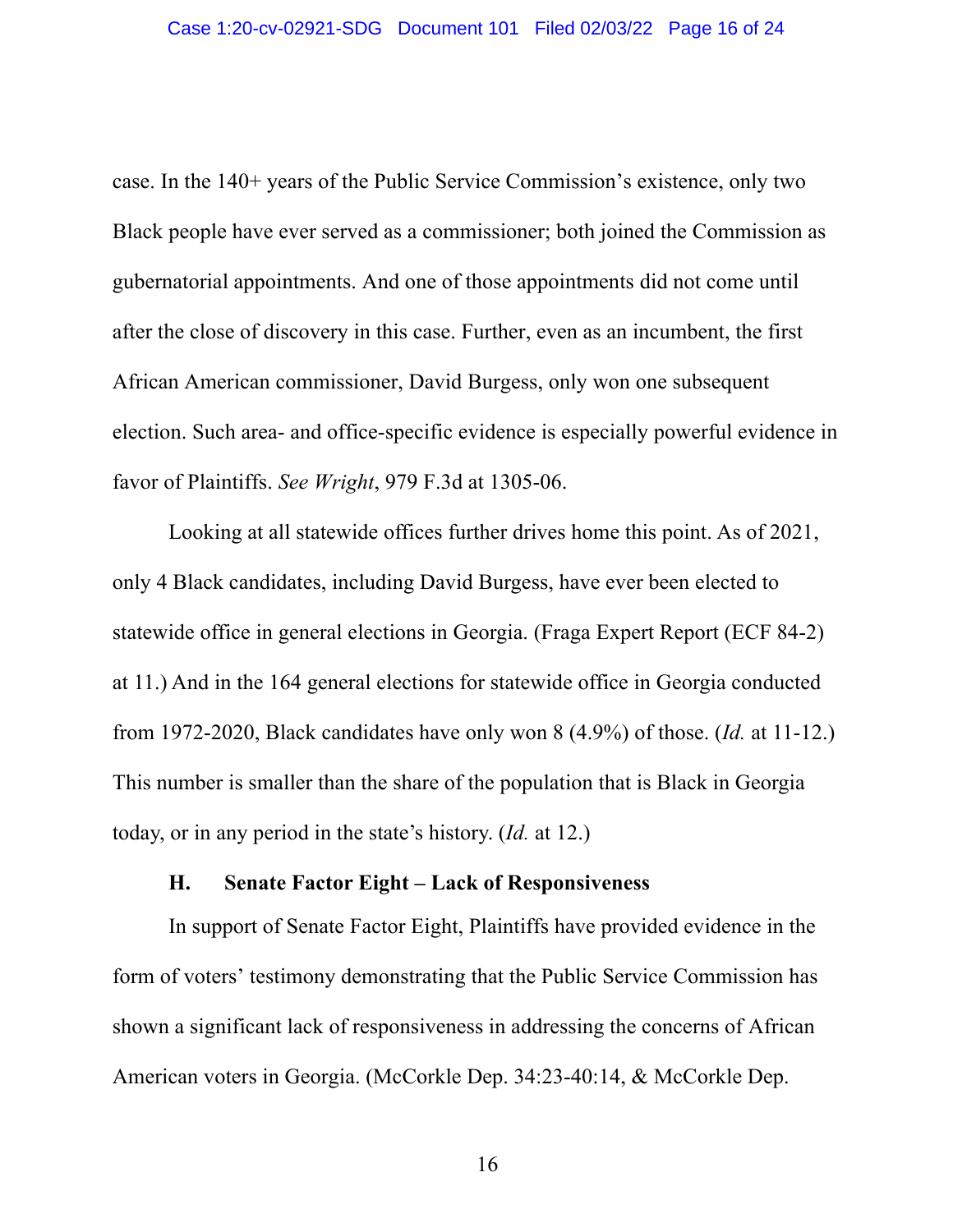Ex. 6 at PDF pg. 76 (ECF 74); Rose Dep. 19:15-21:4, 23:6-15, & Rose Dep. Ex. 8 at PDF pg. 56 (ECF 75); Woodall Dep. 35:8-39:6, & Woodall Dep. Ex. 4 at PDF pg. 76 (ECF 76); Mosley Dep. 34:15-40:3, & Mosley Dep. Ex. 2 at PDF pg. 80 (ECF 77).) Defendant objected to the consideration of this evidence at summary judgment but has not disputed it. (Def's Resp. Pls.' SAF ¶ 14(2) (ECF 88-1).)

#### **I. Senate Factor Nine – Tenuous State Interest**

Despite Defendant's argument that the State's interest weighs against the use of single-member districts, the evidence thus far supports the conclusion that any such state interest is tenuous. The attributes that Defendant has previously cited in his summary judgment briefing on this issue, (e.g., "Decisions about rates affect all ratepayers across the state." (ECF 80-1 at 17)), fail to draw a link to why a statewide election format is necessary, or why Plaintiffs' proposed single-member district plan would hinder these attributes.

Plaintiffs' remedy would not change the number of Commissioners. The remedy would not alter the Commission's jurisdiction or change the territory over which the Commission governs. Each Commissioner already comes from one of five residential districts: Plaintiffs' remedy does not even require the redrawing of those districts. (Pls.' SAF ¶¶ 16-18 (ECF 84-5).)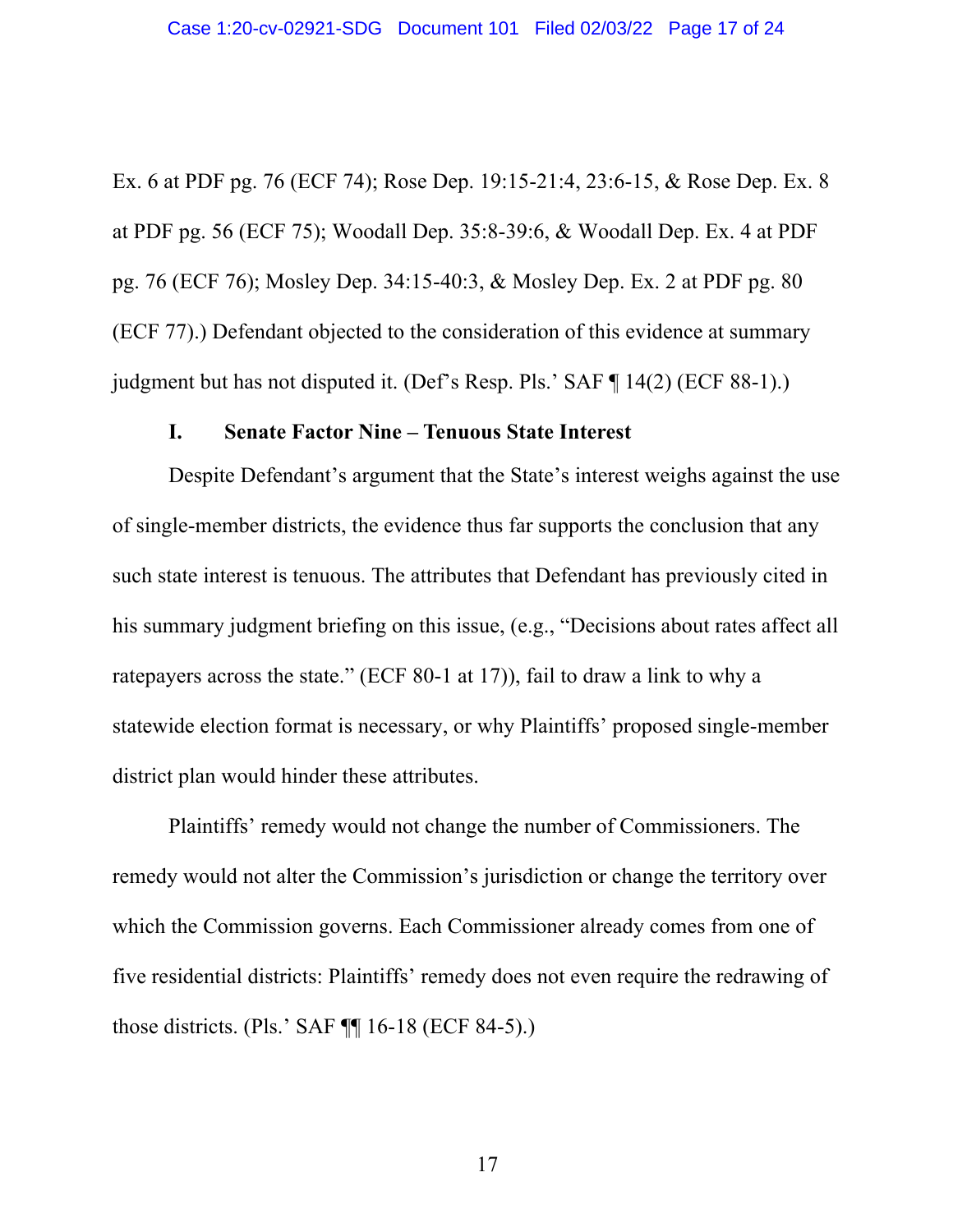Nor would Plaintiffs' remedy change the Commissioners' work demands. Commissioners would still be able to "weigh the reliability of a solid, secure system with the price of operating that system." (ECF 80-1 at 17.) The Commission would still make decisions as a whole and on behalf of the entire State. And Commissioners would still hear from voters, witnesses, and other groups from around the State for perspective.

Defendant's assertion that Chuck Eaton's—the Commissioner for Ms. McCorkle's district (District 3) at the time—refusal to talk to constituents from his own District is somehow a benefit of the current system, (ECF 80-1 at 17), is exactly backwards. Instead, it shows the flaw of using statewide elections for Commissioners and the diluting effects of Mr. Eaton representing a District that voted in the overwhelming majority for a different candidate. (Pls.' SAF ¶¶ 17-18 (ECF 84-5).)

Lastly, Defendant's assertion that the Commission is a quasi-judicial body is of no consequence. Defendant has cited no legal support for the proposition that a quasi-judicial executive body is any less susceptible to a challenge under Section 2 than any other body. *See, e.g.*, *Houston Lawyers' Ass'n v. Atty. Gen. of Tex.*, 501 U.S. 419, 426 (1991) ("the coverage of the Act encompasses the election of executive officers"). Defendant has only cited cases involving *purely*-judicial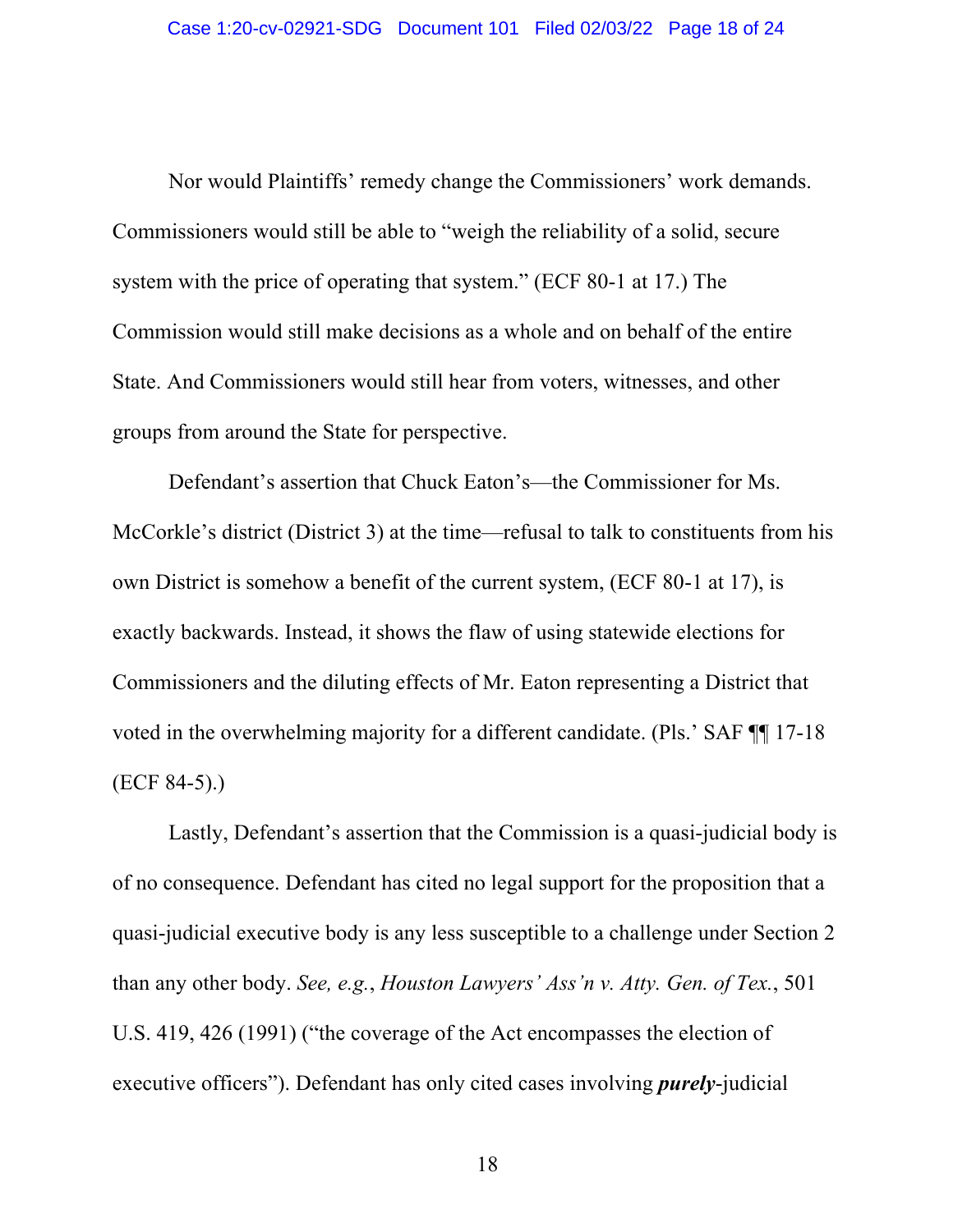bodies, and the Public Service Commission is not purely judicial—it is also "quasilegislative." (Pls.' SAF ¶ 19 (ECF 84-5).) And unlike in many judicial elections, which are treated differently under Section 2, the Commissioners still run under a party designation and are intended to be held accountable by constituents. *See, e.g.*, *Nipper v. Smith*, 39 F.3d 1494, 1534-35, 1544 (11th Cir. 1994) ("Trial court judges, on the other hand [in contrast to legislators], are neither elected to be responsive to their constituents nor expected to pursue an agenda on behalf of a particular group. . . . [A]ny districting remedy imposed by the district court would, by its very nature, alter this course and encourage greater 'responsiveness' of judges to the special interests of the people who elected them. Such a remedy would reintroduce the very vices from which the state and its citizens have sought to insulate the judiciary.").

## **J. Proportionality**

Looking at the statewide election method of the Public Service Commission, it is apparent that the number of majority-Black seats on the Commission is not proportional to the percentage of the Georgia voting population that is Black. According to the 2020 U.S. Census, Black people make up 31.73% of the Georgia population. *See* U.S. Census Bureau Website, available at: https://data. census.gov/cedsci/table?q=p3&g=0400000US13&y=2020&tid=DECENNIALPL2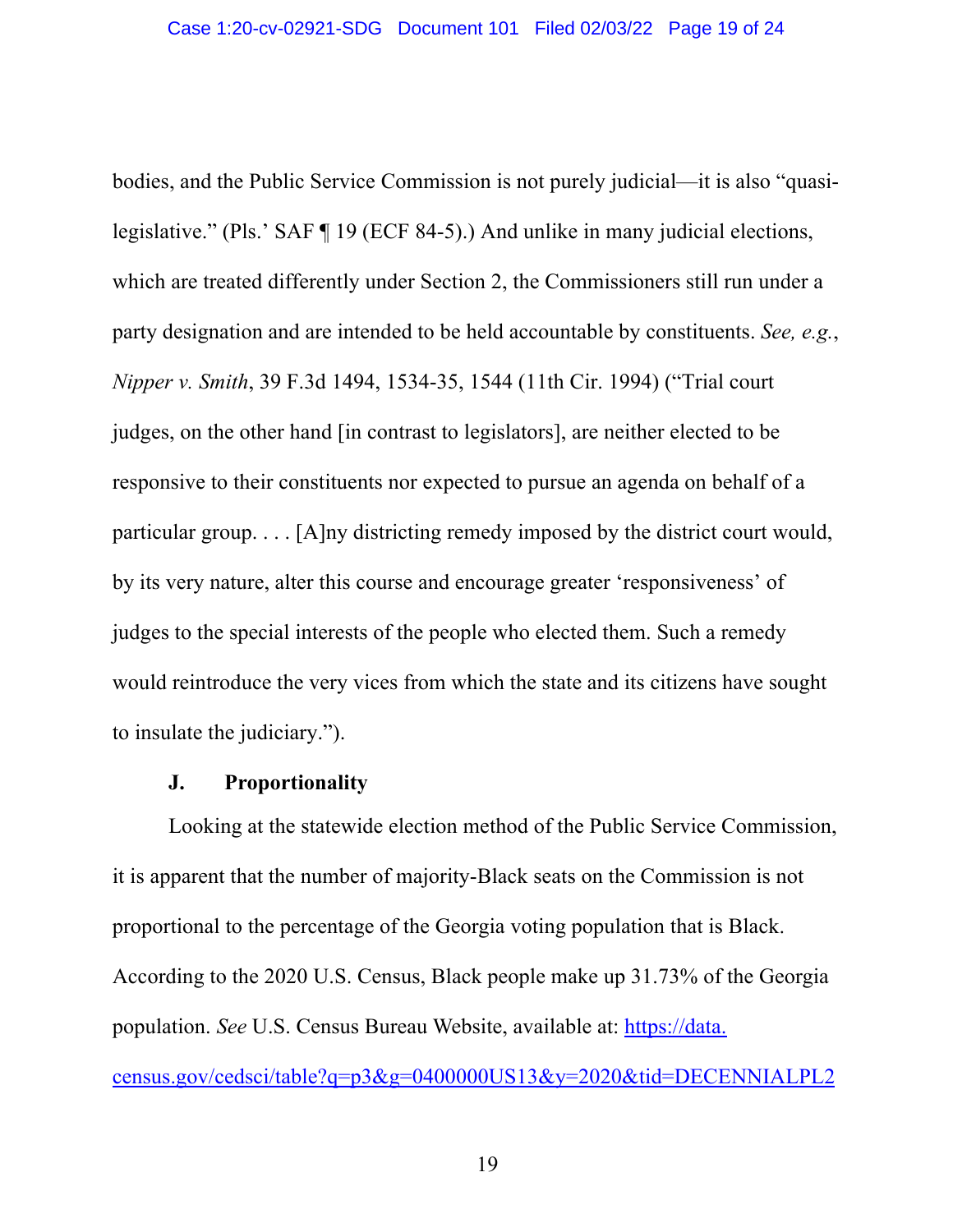020.P3. Yet, under the current statewide election, there are no majority-Black seats on the Commission. Thus, proportionality heavily weighs in favor of Plaintiffs.

#### **II. Plaintiffs Will Suffer Irreparable Harm Unless the Injunction Issues**

Because the current at-large election method dilutes the voting strength of Black Georgians in violation of the Voting Rights Act, Plaintiffs (and all other Black voters in the state) will be harmed in the absence of the limited injunctive relief they seek here. *See NAACP*, 118 F. Supp. 3d at 1347-48. Such injury is irreparable because "it cannot be undone through monetary remedies." *Scott v. Roberts*, 612 F.3d 1279, 1295 (11th Cir. 2010) (citation omitted). Courts in this Circuit have repeatedly held that conducting elections that would infringe on voting rights results in irreparable injury. *See, e.g.*, *Crumly v. Cobb Cnty. Bd. of Elections & Voter Registration*, 892 F. Supp. 2d 1333, 1344 (N.D. Ga. 2012); *Charles H. Wesley Educ. Found., Inc. v. Cox*, 324 F. Supp. 2d 1358, 1368 (N.D. Ga. 2004), *aff'd*, 408 F.3d 1349 (11th Cir. 2005); *accord Adamson v. Clayton Cnty. Elections & Registration Bd.*, 876 F. Supp. 2d 1347, 1358 (N.D. Ga. 2012).

Here, too, Plaintiffs will suffer irreparable harm if elections are conducted pursuant to the current at-large voting method because that scheme dilutes Black Georgians' votes in violation of the Voting Rights Act. No amount of money can undo the harm caused by this vote dilution. *See NAACP*, 118 F. Supp. 3d at 1347-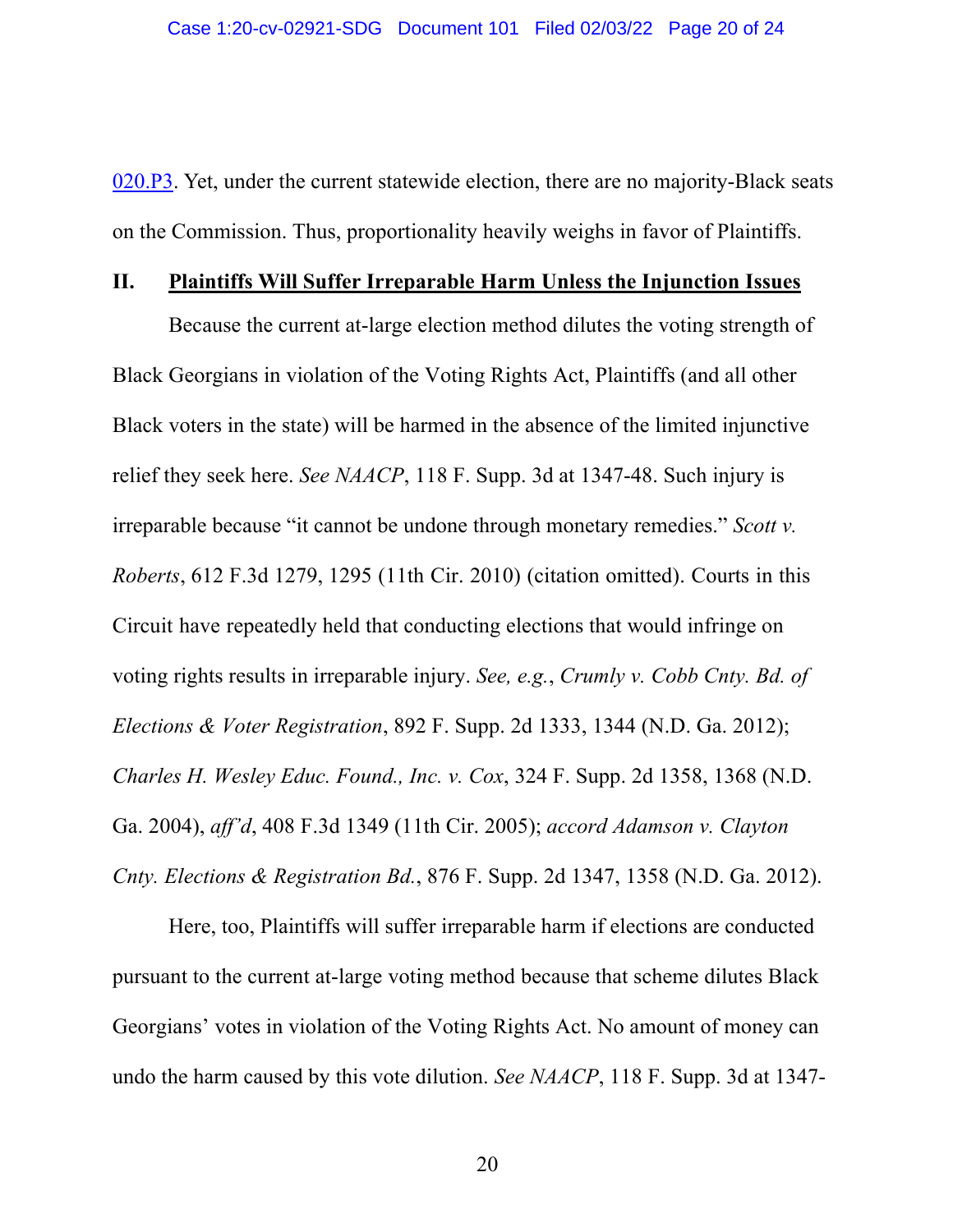48 ("Given the fundamental nature of the right to vote, monetary remedies would obviously be inadequate in this case; it is simply not possible to pay someone for having been denied a right of this importance." (cleaned up)).

#### **III. The Balance of Hardships Favors Issuing a Preliminary Injunction**

Conducting the 2022 elections using the unlawful at-large voting method would irreparably harm Plaintiffs, outweighing any burden an injunction might impose upon the Defendant. As one court in this District has recognized in a similar case, any "additional effort" the State must expend to implement a new voting method is outweighed by harm to the fundamental right to vote. *NAACP*, 118 F. Supp. 3d at 1348. Further, any administrative burdens that the State may claim will result from an injunction "cannot begin to compare with the further . . . denial of [Plaintiffs'] right[] to full and equal political participation." *Dillard v. Crenshaw Cnty.*, 640 F. Supp. 1347, 1363 (N.D. Ala. 1986). The limited injunction requested here at this early stage of the 2022 election process would merely preserve the status quo until this Court can resolve this matter on the merits.

Nor would enjoining the Secretary of State from qualifying candidates for the 2022 election be "impossible or unduly burdensome." *NAACP*, 118 F. Supp. 3d at 1348. Plaintiffs seek to have a trial and decision in time to conduct the 2022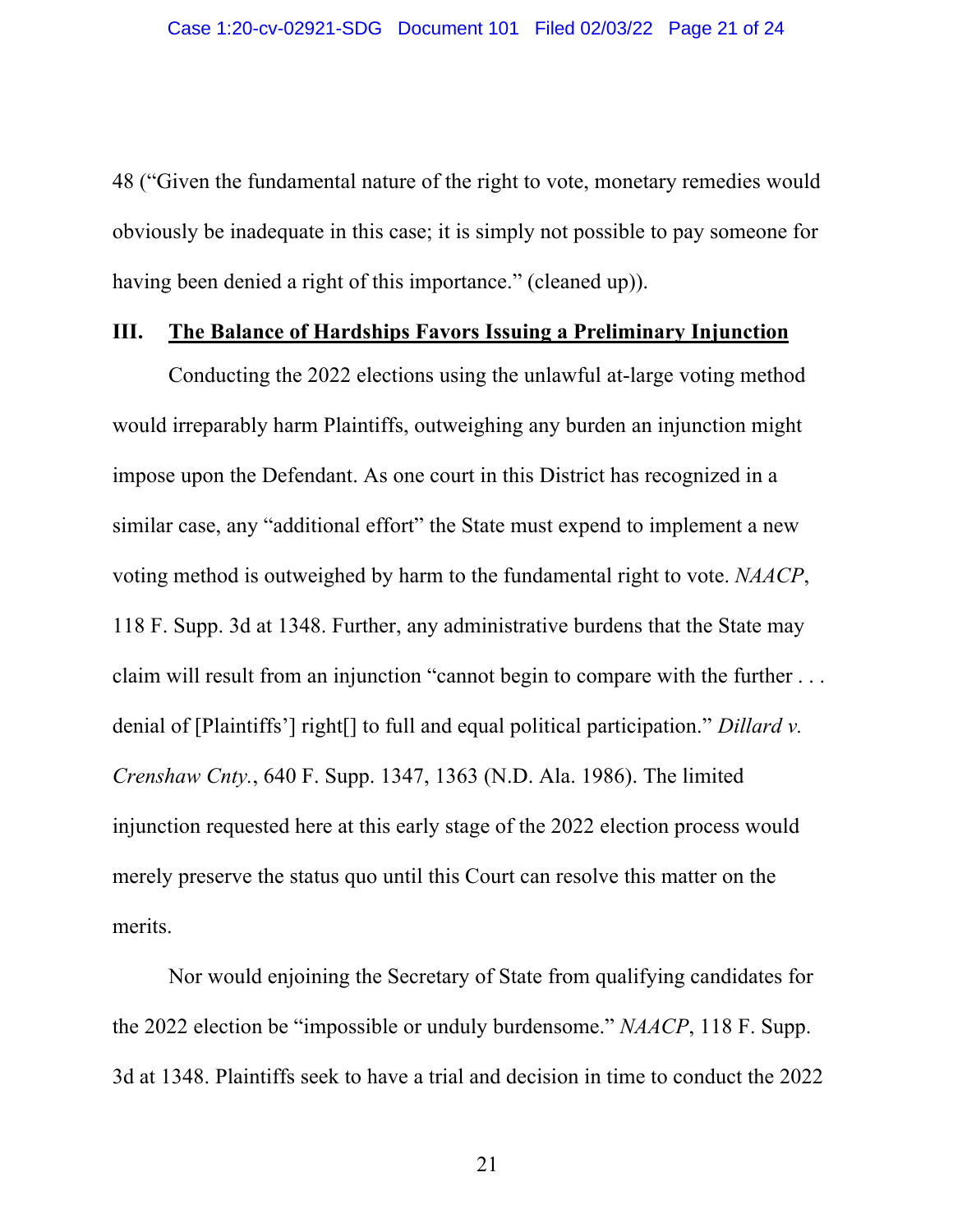election under a single-member district election system that would comply with the Voting Rights Act. The Court entered a schedule that makes this possible, at least in Plaintiffs' view. But even if that does not occur, the Commission would continue to function under the ordinary operation of state law. The Governor has the power to appoint commissioners to fill any vacancies and then the appropriate voting system can be implemented in accordance with the state's ordinary election calendar once the Court resolves the case.

# **IV. Injunctive Relief is in the Public Interest**

Where the government is the opposing party in a motion for injunctive relief, the balance of the equities and the public interest merge. *Nken v. Holder*, 556 U.S. 418, 435 (2009). And where, as here, "Plaintiffs have established a substantial likelihood of success on the merits," courts have repeatedly held that "the public interest is best served by . . . ensuring that all citizens . . . have an equal opportunity to elect the representatives of their choice." *NAACP*, 118 F. Supp. 3d at 1348-49. And the public interest would most certainly be disserved by an election conducted under an unlawful districting scheme. *See Larios v. Cox*, 305 F. Supp. 2d 1335, 1344 (N.D. Ga. 2004) (per curiam) (three-judge panel). It would also be disserved by having an election proceed through qualification, primaries, and campaigns at the risk of having the rug pulled out from underneath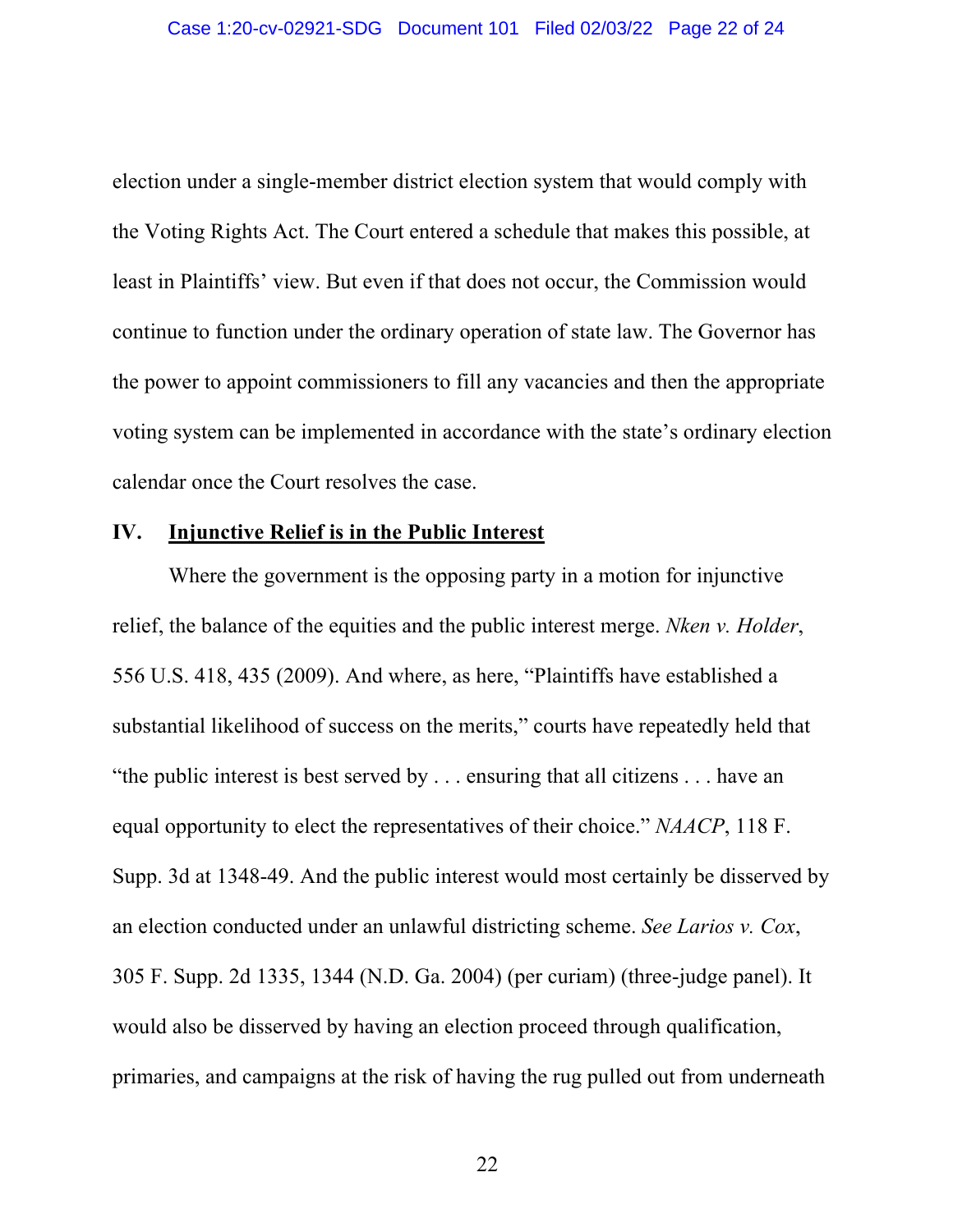at any moment. The far better course for the public—including election officials, candidates, and voters—would be to pause the election now pending a trial and the Court's considered resolution of it. Doing so would give everyone muchneeded certainty until a final judgment has issued.

# **CONCLUSION**

For these reasons, the Court should grant Plaintiffs' motion for a preliminary injunction and enjoin Defendant from qualifying candidates for the 2022 elections for the Public Service Commission.

Dated: February 3, 2022

/s/ *Bryan L. Sells* Attorney Bar No. 635562 The Law Office of Bryan L. Sells, LLC P.O. Box 5493 Atlanta, Georgia 31107-0493 Telephone: (404) 480-4212 Email: bryan@bryansellslaw.com

Nicolas L. Martinez (*pro hac vice*) Wesley A. Morrissette (*pro hac vice*) Bartlit Beck LLP 54 West Hubbard Street, Suite 300 Chicago, Illinois 60654 Telephone: (312) 494-4400 Email: nicolas.martinez@bartlitbeck.com Email: wesley.morrissette@bartlitbeck.com

*Attorneys for Plaintiffs*